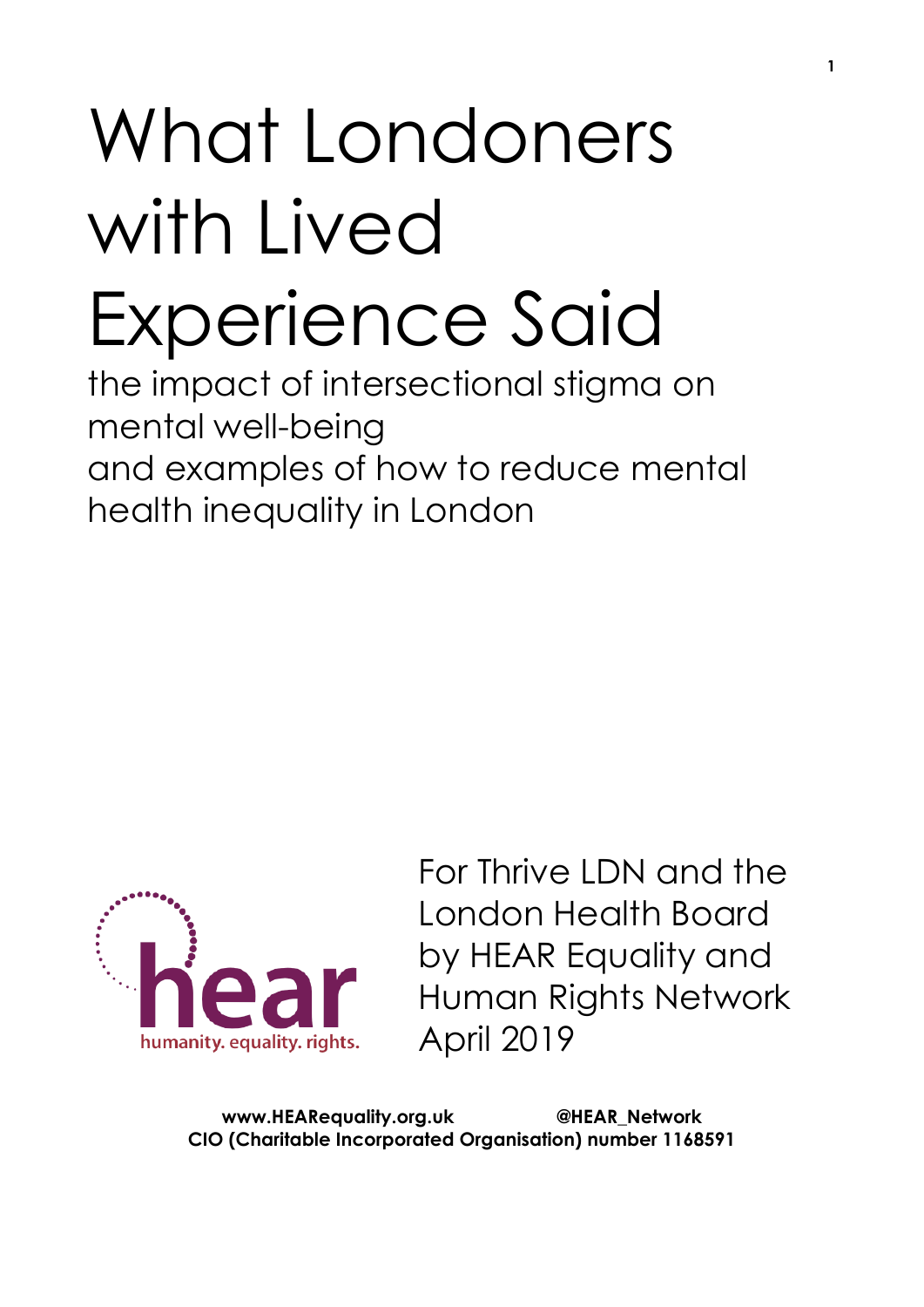## **Contents**

| <b>Section</b>                                                                       | Page |
|--------------------------------------------------------------------------------------|------|
| <b>HEAR Coordinator's Introduction</b>                                               | 3    |
| <b>About the HEAR Network</b>                                                        | 4    |
| Background to the paper and methodology                                              | 5    |
| <b>Political and Policy Landscape</b>                                                | 6    |
| <b>Intersectionality</b>                                                             | 11   |
| Impacts of discrimination, exclusion and stigma on mental well-being                 | 14   |
| <b>Structural discrimination and barriers to access</b>                              | 19   |
| Structural discrimination and barriers to influencing                                | 23   |
| Examples of projects that improve intersectional Londoners' mental well-<br>being    | 25   |
| London communities at risk of Mental Health inequality requiring further<br>outreach | 28   |
| <b>Final Recommendations</b>                                                         | 29   |
| Summary of Recommendations in What Londoners with Lived Experience<br><b>Said</b>    |      |
| <b>Acronym glossary</b>                                                              | 31   |
| <b>Bibliography</b>                                                                  | 31   |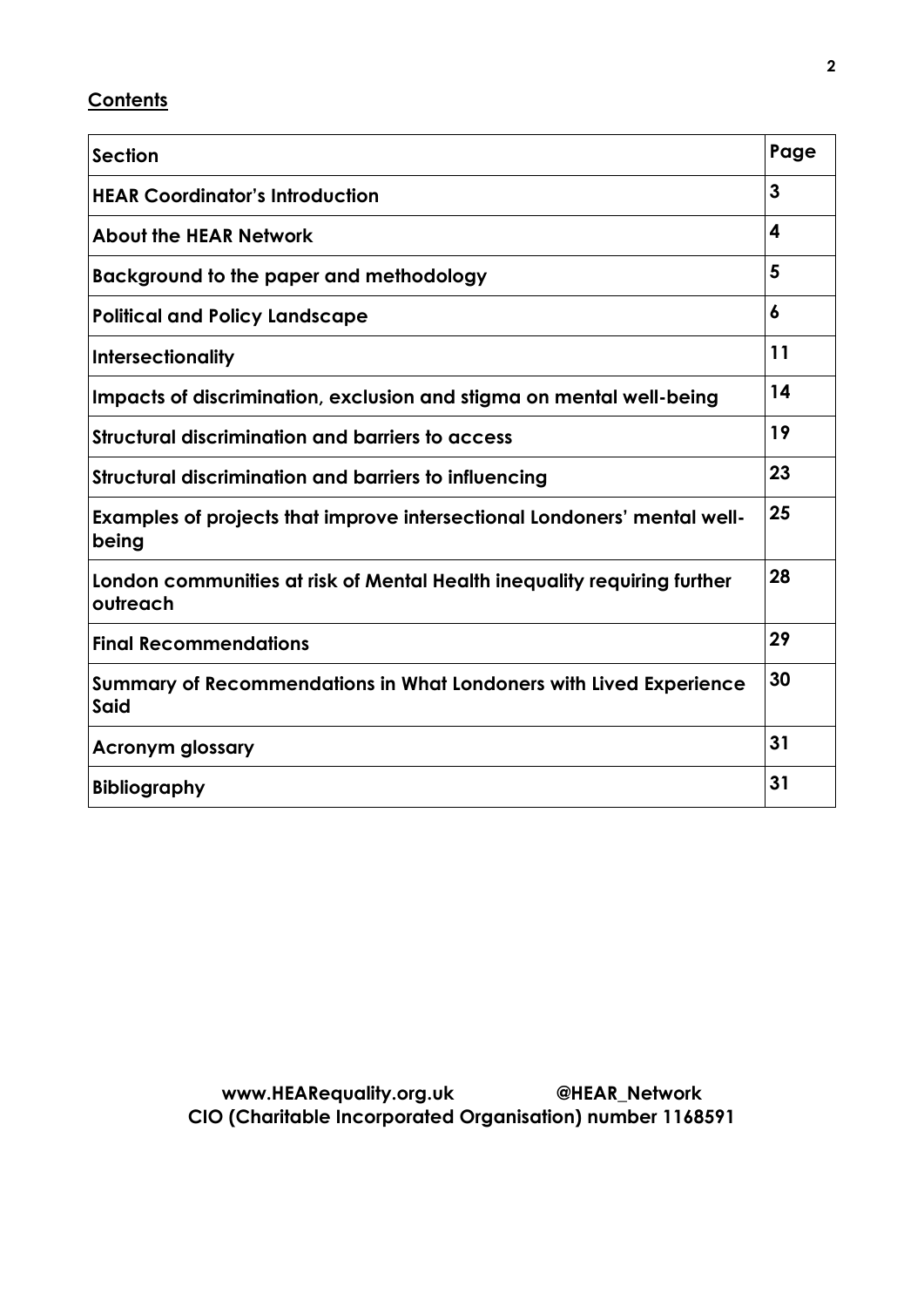#### **HEAR Coordinator's Introduction**

HEAR is submitting this piece of supplementary research at a timely juncture, when both the mental health support needs of Londoners with intersecting identities are so pressing and there are so many opportunities for working together in finding solutions. This response demonstrates this desire to work together across sectors:

*We support the ambition to achieve a world class mental health service… [and] welcome the commitment for mental health services to grow at a faster rate than the overall NHS budget… None of this is possible without us expanding the mental health workforce, including that of the voluntary and community sector… And, of course, in order to truly transform the experience of people with mental health problems, we need a cross-government approach so that problems people face in accessing support from other public services including public health, social care, housing and the benefits system are effectively tackled*

*Mental Health Policy Group responds to NHS long term plan', Prof. W. Burn, Royal College of Psychiatrists, S. Duggan, Mental Health Network, P. Farmer, Mind, S. Hughes, Centre for Mental Health, M. Rowland, Mental Health Foundation, M. Winstanley, Rethink Mental Illness, Jan 2019*

This approach much links with the commitments made in the Mayor's Diversity and Inclusion Strategy, where the commitment is made to "develop stronger relationships with disadvantaged and excluded communities in London, so that we can develop policy and projects that are better informed by the lived experience of Londoners"(Greater London Authority 2018b, 155). Working together across sectors, commitments to lived experience are also to be found in the Strategy for Social Integration and across many other Mayoral and GLA statements and publications.

In the report that follows, guided by its members' priorities, HEAR has made a number of recommendations for action and commitment by statutory partners. HEAR for its part also makes commitments to work with these statutory partners and other stakeholders to realise these recommendations and there are already a number of opportunities available.

HEAR's members have between them a wealth of lived experience and expertise, including on the social model, and so are well placed to support, with the appropriate resources, our recommendations on 'expert by experience' representation and championing the social model. HEAR and some of its members are already working to improve understanding, collection and use of equalities data, working with colleagues at the GLA and London Plus amongst others. HEAR is committed to supporting intersectional work against hate crime across London, including through the Charities Challenging Hate Crime network, funded by Trust for London. HEAR is already championing the use of the 4Pi Involvement Standard, and the Way Ahead Systems Change Group has incorporated its dissemination and promotion into their Ambitions Framework.

We are also excited to work with partners across sectors on developing ideas about London as a Human Rights City. Members already have experience gleaned from other cities and we will be taking this work forward over the coming months.

So overall there are many opportunities for working together to reduce stigma and discrimination and help make London a healthier and happier city.

**Christine Goodall Network Coordinator**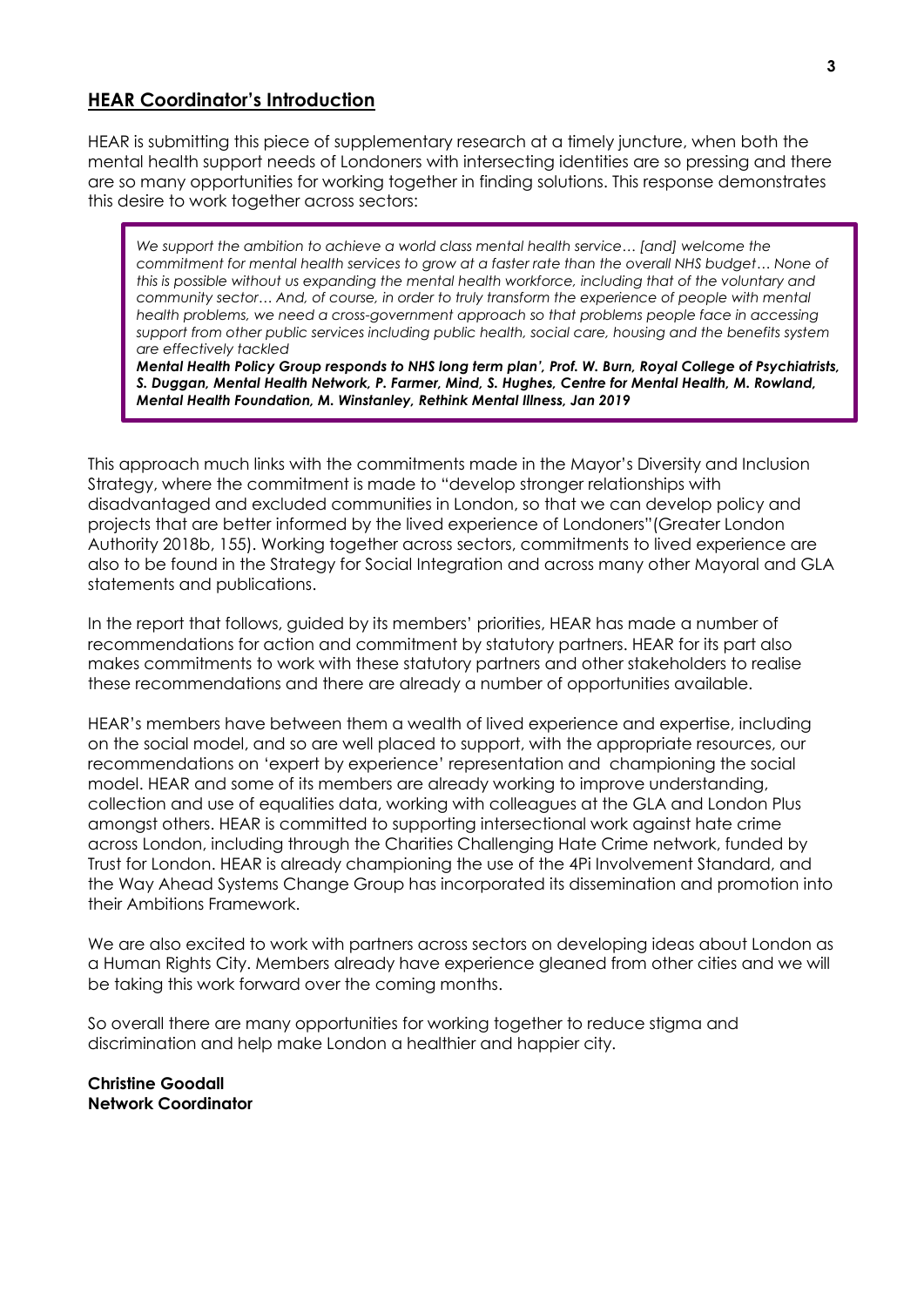#### **About the HEAR Network**

HEAR Equality and Human Rights Network was formed as the London network of equalities organisations in late 2003 and existed as a hosted and unconstituted network until 2016, when it became an independent Charitable Incorporated Organisation (CIO). Prior to independent status, HEAR was hosted by Race on the Agenda, Women's Resource Centre, London Voluntary Service Council and Refugees in Effective and Active Partnership.

HEAR acts as a strong pan-equalities voice and source of practical knowledge on human rights and intersectionality in London. HEAR connects and supports equalities specialists across all 'protected characteristics'('Equality Act' 2010) to make the most of their capacity and expertise, and raise expert voices to influence policy and the environment within which people work for equality for all.

HEAR is committed to user-led services, and all its work is based on the principle that people with direct experience of discrimination are in the best position to develop strategies to achieve equality; 'Nothing About Us Without Us'.

HEAR has over 800 Voluntary and Community Sector (VCS) and individual members. Our members cover all 'protected characteristics', user-led organisations, Experts by Experience (EbE), as well as those working with other marginalised communities for example people living with addiction, homelessness, survivors of Domestic Abuse/Gendered Violence, torture and persecution as well as generic VCS that work with marginalised communities like local, pan-London and national Healthwatchs, advice providers, law centres and Victim Supports.

As a broad and diverse network HEAR does not seek consensus. We represent the diversity of London's communities. We do, however, present pan-equality learning, examples of good practice and cross-equality opportunities to reduce discrimination, improve rights and access, and aid policy makers and commissioners to meet statutory duties and strategic aspirations.

Our Trustees are Dr Sarah Crowther (Chair), Moud Goba, Aya Bdaiwi, Lisa Redding, Koldo Casla and Andy Gregg.

The HEAR Network is supported by an active Steering Group, whose members are Age UK London, Ashiana Network, Bexley and Bromley Accessible Transport, British Institute of Human Rights, deafPLUS, Faiths Forum for London, Inclusion London, Micro Rainbow International, Race on the Agenda and Refugees in Effective and Active Partnership.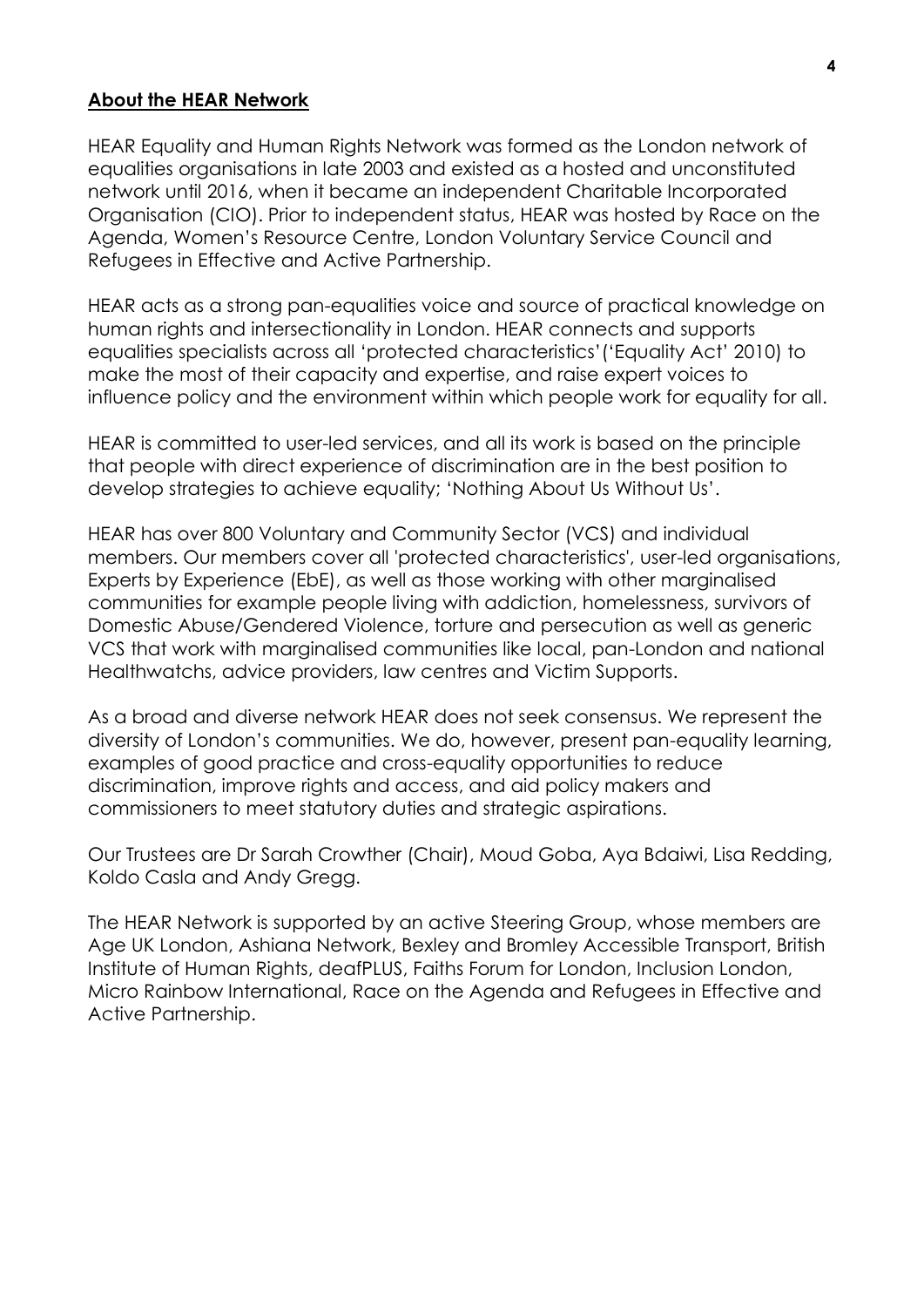#### **Background to Paper and Methodology**

Mental Health equality is an area of interest and expertise for many HEAR members. The causal links between exclusion, discrimination, isolation and poor mental well-being are well documented (Wallace, Nazroo, and Bécares 2016; Linton and Rianna 2018; Bracken et al. 2012) and described in detail later.

Organisations run by and working with marginalised, including intersectional, Londoners have, therefore, extensive knowledge of the discrimination and barriers experienced by those with Mental Health Support Needs (MHSN) and have developed practical, efficient ways of overcoming them.

The communities covered in *What Londoners with Lived Experience Said* are based on our members' expert knowledge of intersectional communities with unmet MHSN that are of significant interest to London policy makers.

HEAR's research accompanies and adds value to, but is not part of, Thrive LDN's Right to Thrive, the 'Londoners Said' report or previous work commissioned from Revealing Reality.

This paper is based on HEAR members' publications and suggested reading as well as HEAR's own and commissioned research, and expertise and examples compiled from recent HEAR events and consultation submissions.

*What Londoners with Lived Experience Said* contains examples of intersectional discrimination, exclusion and stigma impacting on mental well-being, projects that improve mental health and well-being in intersectional communities in London, as well as how structural discrimination excludes intersectional people from accessing services and opportunities to influence policy and commissioning.

The literature review draws out practical recommendations that once adopted by Thrive LDN, London Health Board (LHB) members and the broader public sector in London will enable them to work more closely with equalities VCS and user-led mental health organisations to reduce mental health inequality and improve the mental well-being of intersectional Londoners. The paper also includes examples of communities that are at particular risk of intersectional discrimination and stigma impacting on mental health, that require further outreach and research.

Examples in *What Londoners with Lived Experience Said* have been selected to shed light on concerns raised across VCS organisations, different 'protected characteristics' and numerous intersections. Research cited is illustrative not exhaustive. This report will be available in Easy Read. Mhairi McGhee, the author of this report, is an Expert by Experience.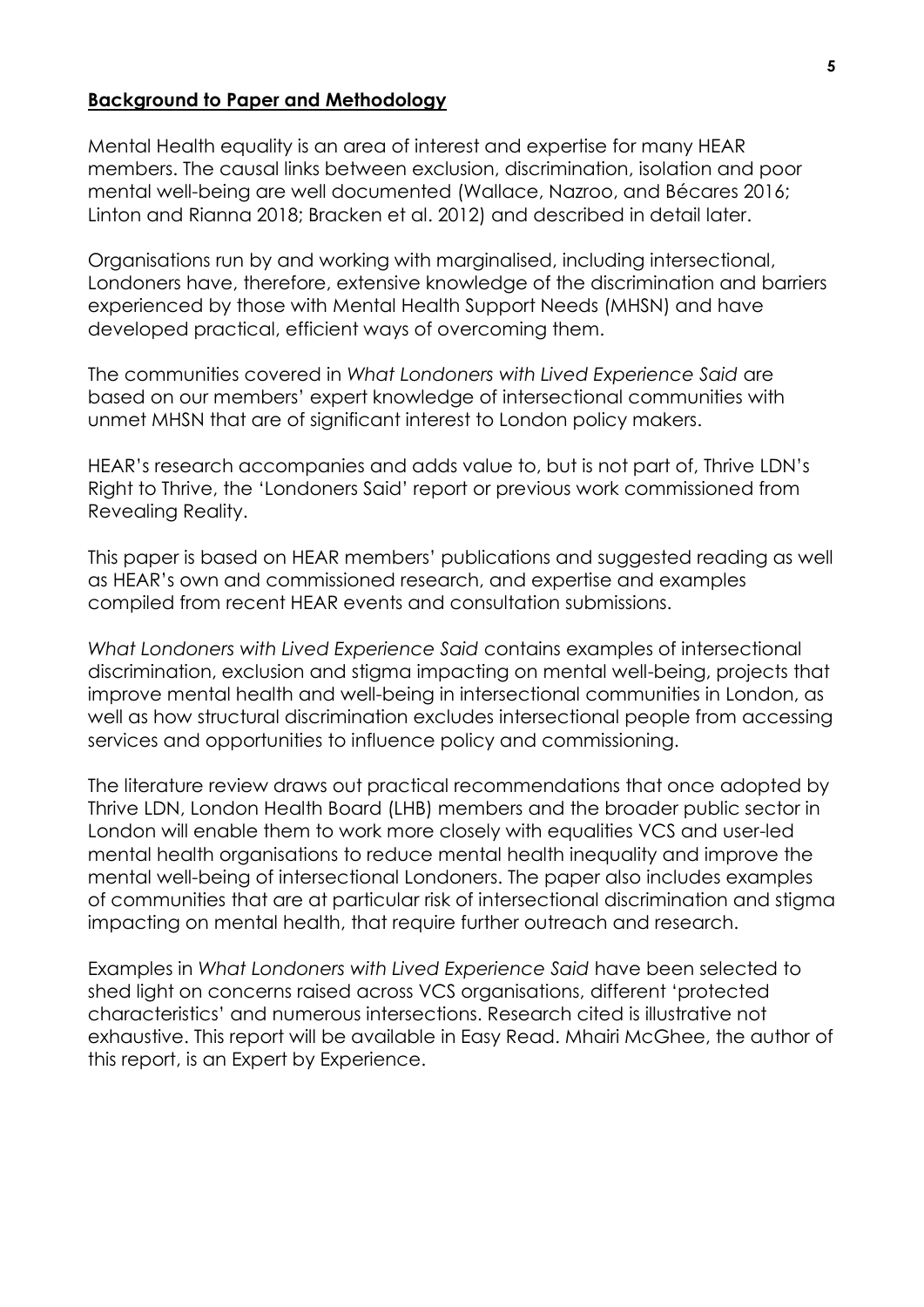#### **Political and Policy Landscape**

The London Health Board (LHB) is a non-statutory group, however all members, including the Mayor, elected leaders and accountable officers do have statutory responsibilities (or represent organisations with public legal duties).

LHB is a prime opportunity to mobilise political engagement through pan-London initiatives and participation from all sectors and sections of society to work together to drive improvements and make London the 'healthiest global city' (Khan 2018).

LHB ensuring members' statutory purposes (to reduce mental health, health and care inequalities and prevention) are at the centre of all they do, whilst propelling the devolution agenda is vital. Other statutory duties to 'show due regard', held within Public Sector Equality Duty, and the duty to consult must be used to ensure structural inequalities and discrimination are not replicated or exacerbated, but instead challenged in this new landscape for London health and care (HEAR Equality and Human Rights Network 2019).

#### **Opportunities**

Mental well-being has never been discussed so openly so it is a golden opportunity for LHB members to challenge the stigma and discrimination experienced by people with MHSN needs, and educate Londoners that bullying, exclusion, hate crime and hate speech impact on mental well-being.

Throughout Mayoral policies, from the Equality, Diversity and Inclusion, Social Integration and Health Inequalities Strategies to the London Plan, and the work of Thrive LDN and Mayors Office for Policing and Crime (MOPAC) (Greater London Authority 2018a , 2018b,

*Creating parity of esteem is supported by all political parties, has been highlighted as a priority by the Prime Minister and Princes William and Harry, and has broad support from the third sector and clinical professionals… Clare Murdoch, NHS England's National Mental Health Director, ordered Clinical Commissioning Groups (CCGs) to increase their spending on services for people with mental health support needs or face sanctions Race on the Agenda et al., 'Mental Health Equality - Open letter to all newly elected Councillors', 23rd April 2018*

2018c), run the 'golden threads' of reducing stigma and hate and improving mental well-being.

2019's NHS Long Term plan begins with a commitment to "more NHS action on prevention and health inequalities"(Department of Health 2019) and dovetails with the 'The Five Year Forward View For Mental Health' (2016) and the 'No Health without Mental Health' guiding principles that services must help people with MHSN 'identify and achieve the outcomes *that matter to them*, including a suitable and stable place to live, educational opportunities, jobs and social contact …'(Department of Health 2011, sec. 2.3, emphasis added)

In the Equality Act people with Mental Health Support Needs (MHSN) are Disabled People. This means we have additional protections and entitlements, for example the right to 'reasonable adjustments'.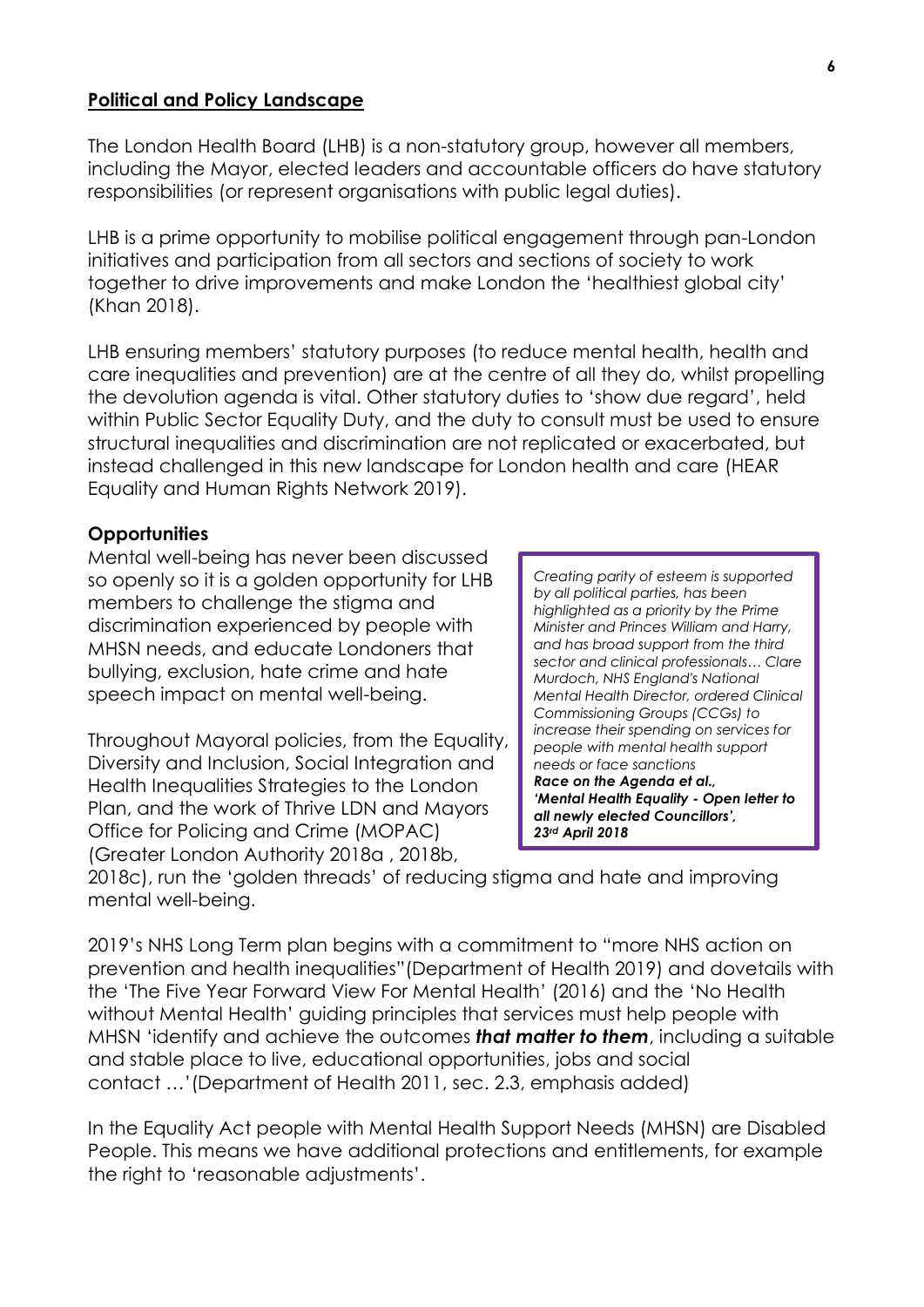The research shows wide distrust of the medical/ clinical model as applied to people with MHSN and increasing support of the Social Model of Disability (HEAR Equality and Human Rights Network 2017c). "The social model implies that with the right help and support and reasonable adjustments on the part of others people with any disability can flourish in society. And more specifically as applied to mental health it implies that the person should be treated as a whole rather than simply medicated" (Beresford et al. 2016, 30)

Some EbE have concerns about adopting the Social Model of Disability, due largely to societal stigma relating to disability, and poor explanations of the term. HEAR explains that with the Social Model of Disability we are disabled by barriers, both physical and societal, not our 'conditions' or 'impairments' per se.

There is support from the wider health and rights sectors to adopting the less stigmatising, user-led model "Our work and research (Medicine, Conflict and Survival, Volume 23, Issue 3, August 2007) highlight a need to shift from a medical model of the causes and effects of ill-health to a social model, which assesses the needs of the individuals from a holistic perspective"(Migrant and Refugee Communities Forum (MRCF) 2014, 1)

Some with MHSN are entitled to assessment, with independent advocacy, and support under the Care Act ('Care Act' 2014), and other holistic, person-centred schemes like Personal Health budgets, so they can manage their own well-being. Using holistic health and social care appropriately is a preventative health measure.

Joint Strategic Needs Assessments, Health and Well-being Boards, NHS Equality Objectives and Equality Delivery Systems and other strategic health and care planning mechanisms should aid Local Authorities (LAs), Clinical Commissioning Groups (CCGs) to target budgets, commission for the demography that they serve and reduce health inequalities.

Without meaningful involvement throughout these processes, however, they cannot and will not aid statutory services in meeting their statutory duties or strategic aims (Think Local Act Personal and National Voices 2014, 29 examples)

Values based Commissioning (VbC), its principles and benefits, are evidenced by the Joint Commissioning Panel for Mental Health,



Association of Directors of Adult Social Services, Department of Health – mental health and commissioning teams, Local Government Association, The Royal College of General Practitioners, Royal College of Psychiatrists and VCS partners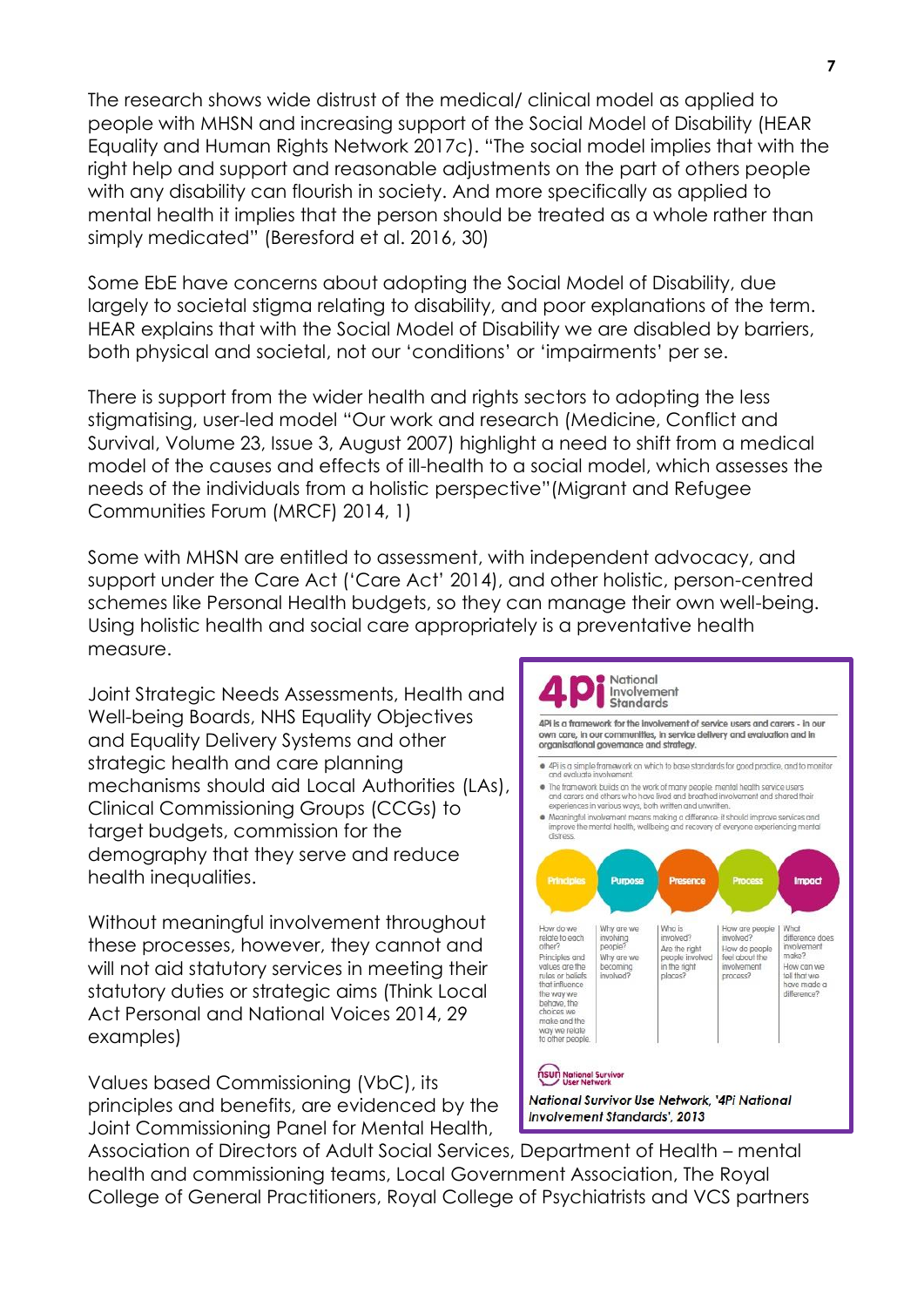*Values-based commissioning will support the delivery of the strategy No Health Without Mental Health (2011) and its implementation framework…* 

*VbC emphasises universal strategies for whole populations and targeted interventions for at-risk groups by capturing the viewpoints of local communities and people, and focuses on commissioning for public mental health and well being… VbC gives equal status to service user and carer input, clinical expertise and formal evidence and should lead to services that better reflect people's needs and therefore are more likely to help them recover…* 

*More people with mental health problems will have good physical health… More people will have a positive experience of care and support...Fewer people will suffer avoidable harm… better services out of hospital… Fewer people will experience stigma and discrimination… Involving service users as equal partners with valid expertise will also dispel myths and stigma that commissioners or health professionals may hold*

*Elizabeth England et al., from Joint Commissioning Panel for Mental Health, 'Guidance for Implementing Values-Based Commissioning in Mental Health' , 2013, p: 20.*

like NSUN, Rethink and MIND(Whitelock and Perry 2014; Perry, Barber, and Elizabeth 2013; Bennett, Appleton, and Jackson 2011) as an excellent person-centred approach to meet statutory duties.

VbC would also support strategic aspirations in Sustainability and Transformation Plans (STPs) and devolution and make the most of London's complex and changing health and care delivery and commissioning landscape.

#### **Challenges**

Equalities and human rights, and their practical implications, are not sufficiently embedded in London's statutory services (HEAR Equality and Human Rights Network 2019).

In relation to those with MHSN a pertinent example led to this research being commissioned. HEAR members told Thrive LDN that Right to Thrive/Revealing Reality's portal excluded and stigmatised intersectional people with MHSN and had a negative impact on well-being and potentially safety. 'Reasonable adjustments', an anticipatory statutory duty, requested on behalf of HEAR members, were not made.

Thrive LDN commissioning this research is a great first step towards involving EbE and expert VCS as recommended by the London Assembly Health Committee's 'Supporting mental health for all' (January 2018). HEAR members look forward to working with Thrive LDN and members of the LHB to roll-out the recommendations in this paper, designed to help embed statutory duties, overcome discrimination and reduce health inequalities, over the coming months and years,

Digital exclusion is of serious concern to all HEAR members and, as a result, is a policy priority for HEAR in 2019-2020. The egalitarian potentials for access, information, targeted and online support of new technology are clear. A 'digitally enabled' NHS is a key priority in the 'Long Term Plan' (2019) and there is a movement within statutory providers towards 'digital by default' when providing information, delivering consultations, engagement and support. Without 'due regard' ('Equality Act' 2010), having 'in real life' (IRL) alternatives and 'reasonable adjustments' easily accessible, discriminatory structures are being replicated.

The complicated commissioning and delivery landscape in London has meant mental health, already severely under-resourced, has slipped through the gaps. NHS mental health providers do not fit neatly with borough based CCGs or Local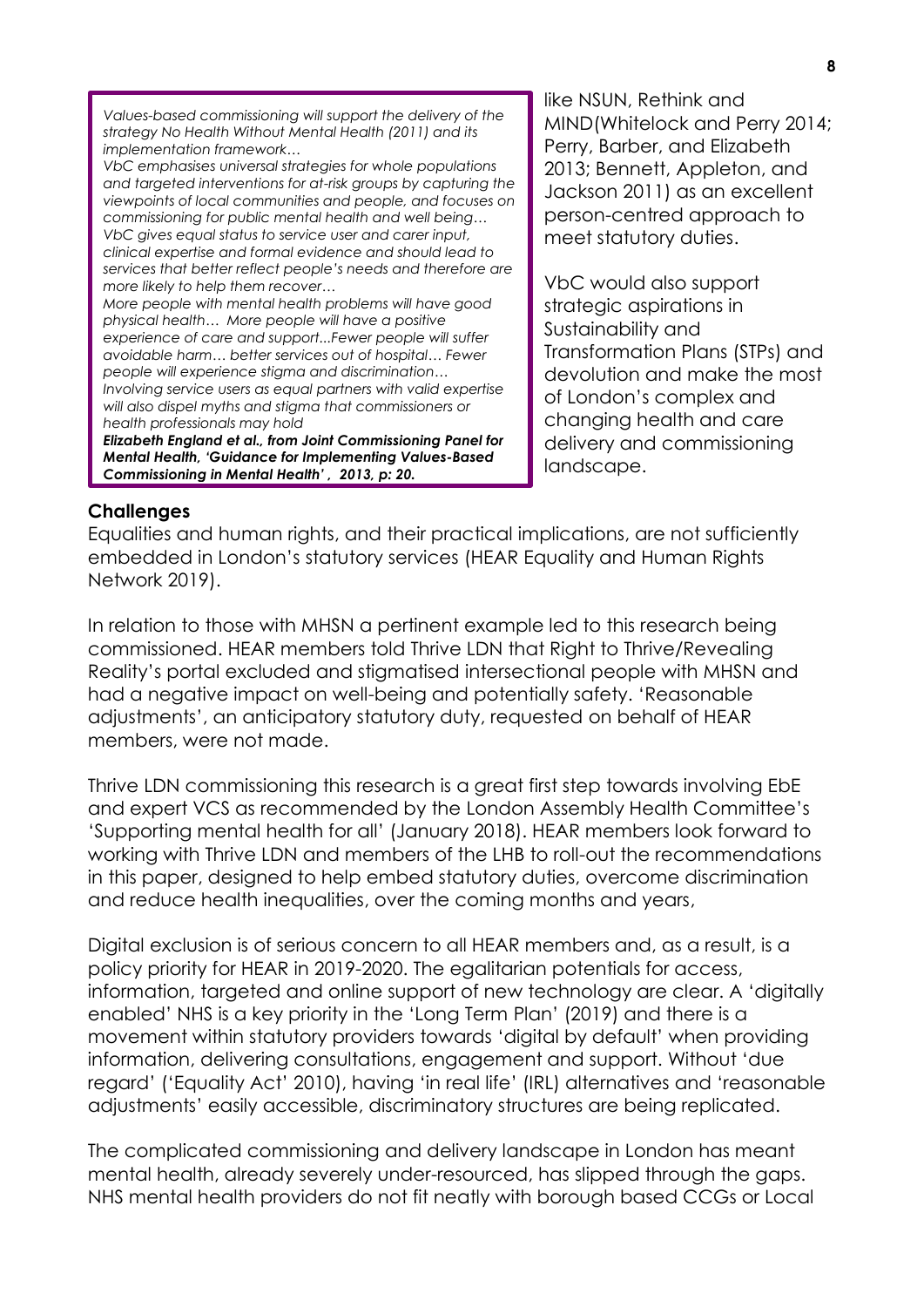Authorities. Changes to public health and social care have added to difficulties and the plethora of 'involvement' structures is confusing and largely not fit for purpose. Collaborations of CCGs and pan-London mechanisms like LHB must be mobilised to overcome these difficulties by providing strategic direction and modelling good practice and taking practical steps to use collaboration to meet their statutory duties.

Austerity is of serious concern to HEAR members and a major challenge to the aspiration of London becoming a 'Zero Suicide City'. London's VCS was always over-capacity, intersectional and user-led VCS even more so, and 'austerity' has disproportionately impacted on intersectional and marginalised people and the organisations that work for them.

"In 2016, an inquiry by the UN Committee on the Rights of Persons with Disabilities found

*The broader contemporary context in which LGBT service users and providers operate is characterised by scarce resourcing. Public and/or statutory funding cuts over the recent past, commonly known as 'austerity', have had a demonstrably negative impact upon minority groups… (Colgan, Hunter & McKearney, 2014; McQuaid, Egdell & Hollywood, 2010; Mitchell, Beninger, Rahim & Arthur, 2013). Service providers report, among many things, experiencing increased difficulty in delivering against their mission… It is unsurprising, therefore, that service users have reported...being unable to access… mental health, as well as social support, services. Increased feelings of marginalisation and invisibility often ensue (Mitchell et al., 2013). Minority communities… people in need and/or poverty are, in particular, being disproportionately affected by recent changes to service provision (Mitchell et al., 2013).*

*Daragh McDermott and Russell Luyt, 'Still Out There: An Exploration of LGBT Londoners' Unmet Needs', (Cambridge: Anglia Ruskin, June 2016), p:13*

that austerity policies introduced by the UK government had met "the threshold of grave or systematic violations of the rights of persons with disabilities." The Committee found high levels of poverty as a direct result of welfare and benefit cuts, social isolation, reduced standards of living, segregation in schools of children, lack of support for independent living and a host of other violations. The situation has had a direct impact on people's mental health with rates of suicide attempts doubling" (National Survivor User Network (NSUN) 2018c)

London's diversity is one of our strengths but also creates unique challenges. The policies of the 'hostile environment', described across the literature, impact on very many intersectional Londoners with MHSN, and in light of Brexit and Windrush, these policies are likely to affect even more. International discourses of hate and division put London communities at increased risk of psychological and physical harm.

LHB's aims, to drive improvements in London's health and care and reduce health inequalities and wider issues that affect health in London by championing public participation in health, support accountability in health and care services, can be realised if LHB members and the organisations they represent, take advantage of the opportunities and recommendations in this paper to overcome the challenges outlined above.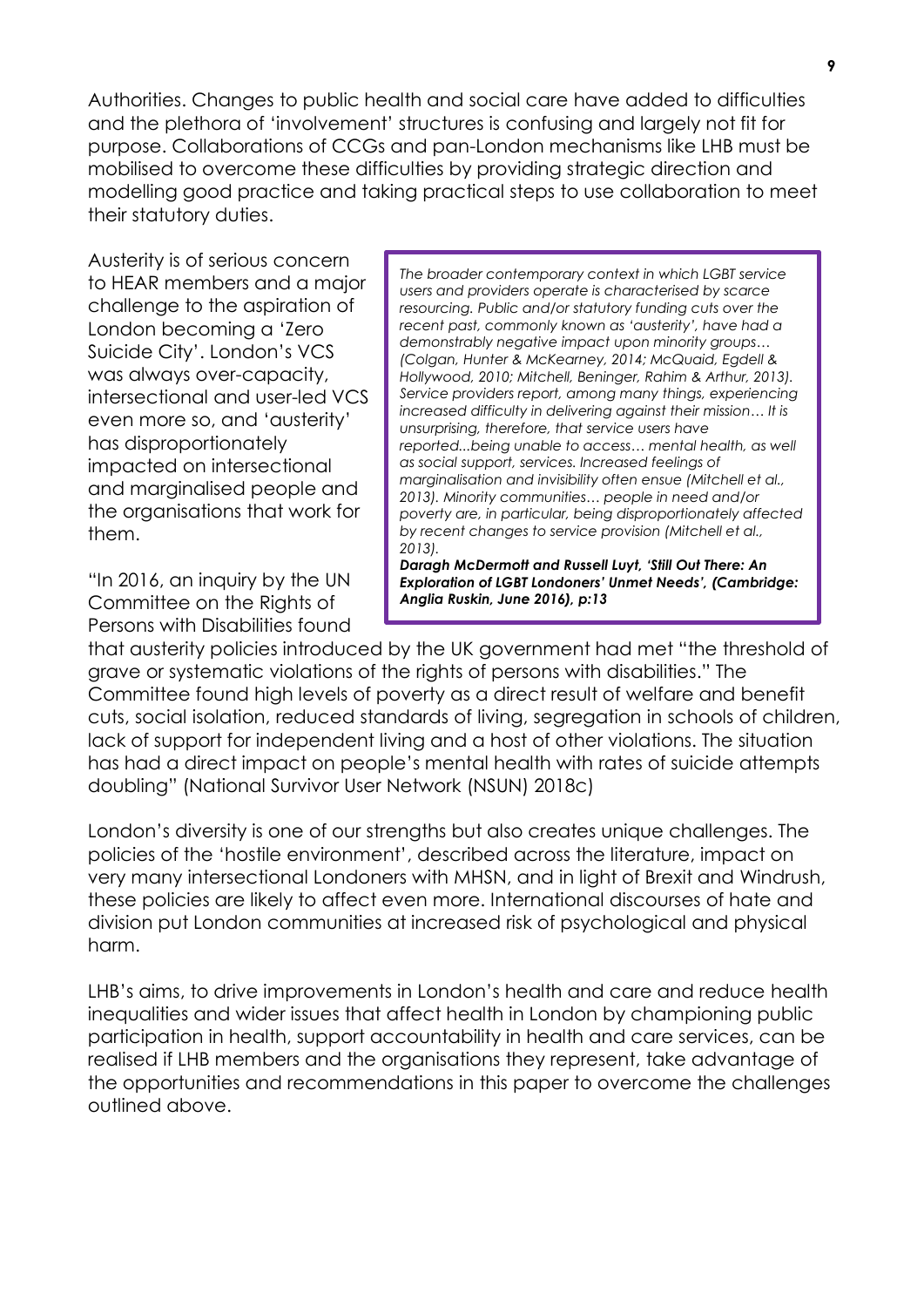## **Recommendations**

## **Expert by Experience representation on the London Health Board and at all levels of Thrive LDN**

Thrive LDN commits to EbE involvement throughout its work and publishing the current user-led expertise on their Advisory Panel. The London Health Board commit to an immediate skills and expertise audit to enable EbE representation, in line with commitments to participation, following the evidence and recommendations of the London Assembly Health Committee. 'Concerns' about EbE attendance at 'high-level' or 'strategic' meetings or 'complex' legal or medical terminology say more about unconscious bias and structural discrimination than the competence of user-led organisations and EbE. The literature explains that there "needs to be political willingness all round to relinquish power, an acceptance that the best methods of involving & empowering people might not be understood until the process starts and an appreciation that good co-production takes time and resources to get it right but is worth it in the end!" (Coproduction Working Group for The Way Ahead, 2017, 15)

#### **Thrive LDN and the London Health Board champions the Social Model across London's services**

Thrive LDN and LHB commits to increased use and better understanding of the Social Model of Disability in relation to people with Mental Health Support Needs across London's health and social care services. Thrive LDN and LHB will model good practice by commissioning user-led Disability Equality training and committing



to using non-stigmatising language.

## **Values-based Commissioning is rolled out across London health and social care**

"The NHS is under pressure to make savings and commissioners need to make sure that the services they are purchasing from providers are actually meeting people's needs. If they don't help people to recover or manage their mental health, then they are not good value for money at a time when NHS budgets are tight. Providing the right services at the right time can also mean people are supported to live at home, rather than needing hospital care [which is]...more costly for the NHS… This expertise is really valuable." (Whitelock and Perry 2014, 6)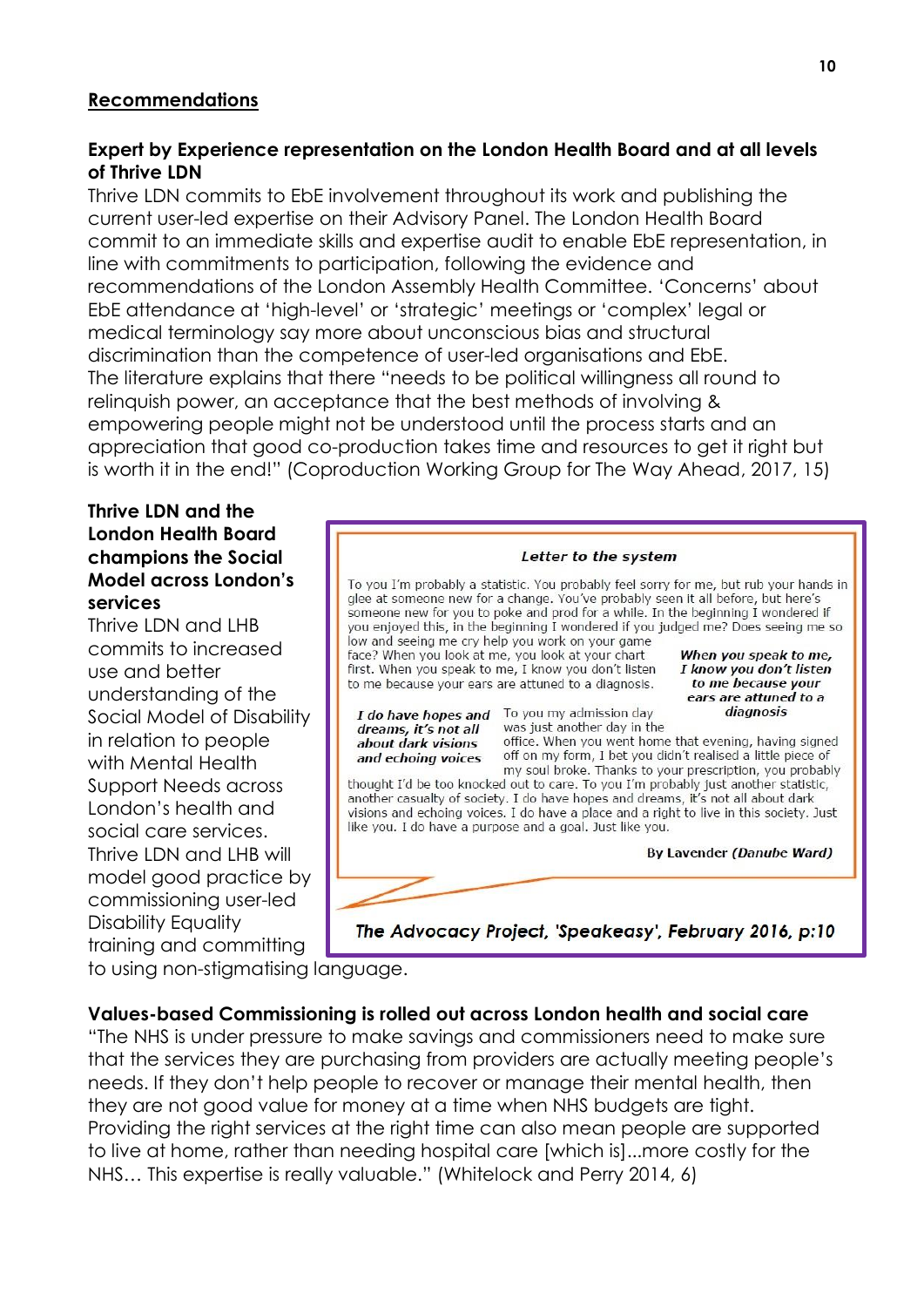## **Intersectionality**

Professor Kimberlé Crenshaw theorised intersectionality in 1989 to help communities of privilege (Training for Change 2014) understand discrimination:

"Black women can experience discrimination in any number of ways and… [challenges] assumptions that their claims of exclusion must be unidirectional… Black women can experience discrimination in ways that are both similar to and different from those experienced by white women and Black men… Yet often they experience double-discrimination-the combined effects of practices which discriminate on the basis of race, and on the basis of sex... sometimes, they experience discrimination as Black women-not the sum of race and sex discrimination, but as Black women. Black women's experiences are much broader than the general categories that discrimination discourse provides" (Crenshaw 1989, 149)

Intersectionality has since been expanded to other 'protected characteristics' and marginalised communities. (Centred 2014, 1)

Intersectionality helps people to describe additional experiences of discrimination "Janet – a 43 year old black Afro-Caribbean bisexual person from Newham – described… the effects of facing multiple forms of prejudice. In particular, she largely attributes her diagnosis of depression to the prejudice that she experiences… [and] describes experiencing ableism, biphobia and sexism from both within LGB communities as well as from society at large." (McDermott and Luyt 2016, 21)

Whilst there is some debate in the literature about whether intersectionality exists in 'layers' of identity, following Crenshaw's analogy of being in a road traffic incident at an intersection, a more nuanced model is largely accepted.

The HEAR Network explains the two approaches to intersectionality by imagining a cake, rather than a trifle. In a cake the individual ingredients of identity are mixed, combined, *Intersectionality holds that, for instance, one is not a lesbian and disabled, rather one is the combination of these at the same time… one's identity as a lesbian is formed by one's identity as disabled, and vice versa; the elements of identity cannot be separated, are not lived or experienced as separate. From this perspective it can be unhelpful to make comparisons between different 'equality groups'… or to imagine 'hierarchies' of equality, e.g. between race and sexuality, because when doing so the existence/experiences of trans lesbians, and Black, Asian and ethnic minority (BAME) LGBT people, are marginalised or misrepresented. It can also be unhelpful to think in terms of 'multiple identities', or 'multiple discrimination' (though this is how it is conceptualised legally), as identities and experiences are not layered on top of one another*

*Centred, 'Intersectionality - a Literature Review' (London: HEAR, 2014), p. 1*

potentially changed and hard to separate. In a trifle the layers are visible, and could be scooped out, but are usually (and best?) consumed together. In reality intersectionality works in many and changing ways depending on context.

Intersectionality illuminates inter and intra 'equality strand' ('Equality Act' 2010) discrimination. There is "an image that you can only be either LGBT or Christian and never the twain shall meet…. The reality is that some LGBT people are people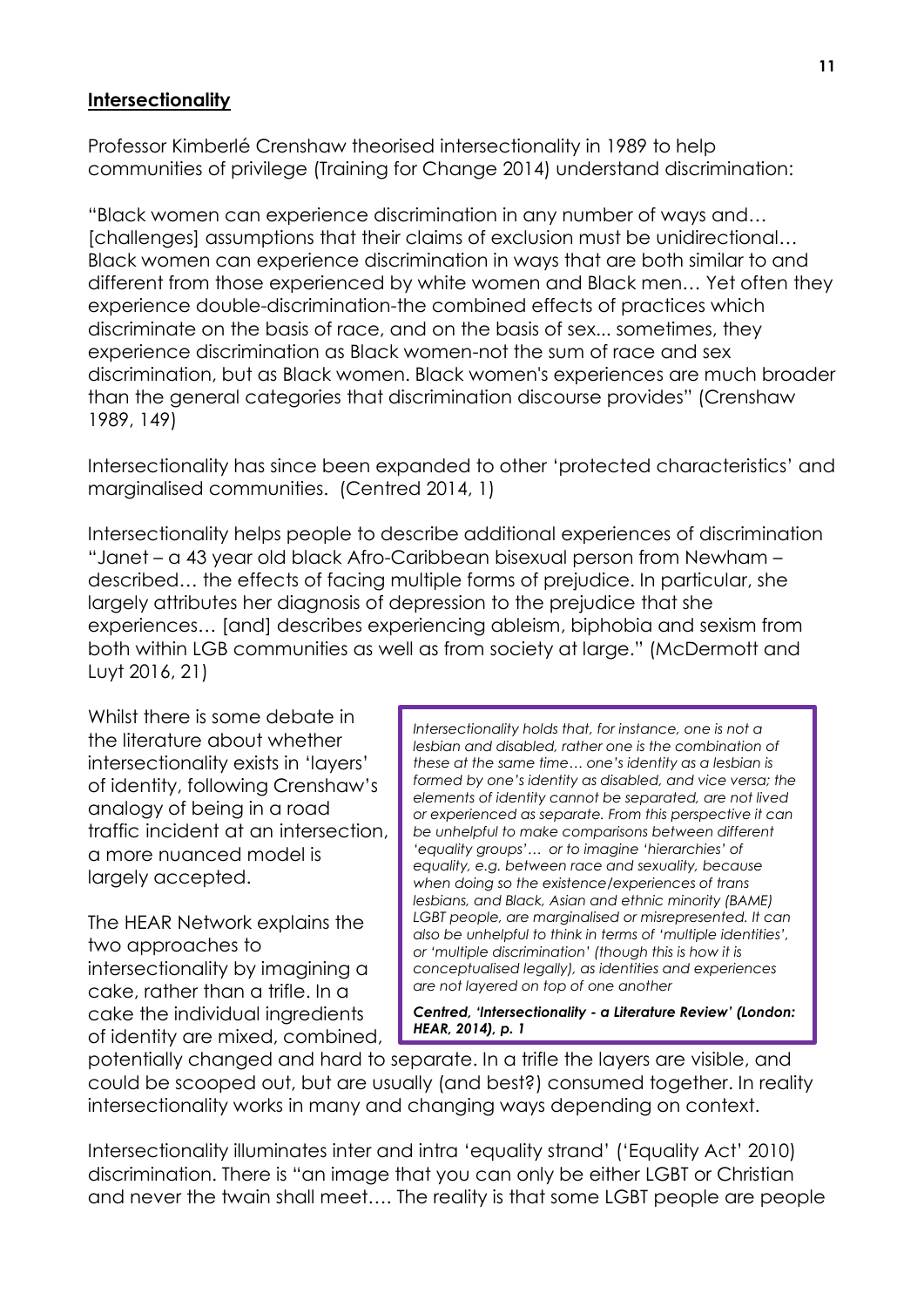of faith and some people of faith are LGBT" (Lesbian and Gay Christian Movement (LGCM) 2014, 1). As well as around faith intra-LGBTQI discrimination is experienced by women, bisexuals, trans people, people of colour (PoC) including Gypsy, Roma, Traveller (GRT) and disabled Londoners. (Galop 2014; McDermott and Luyt 2016; Micro Rainbow International 2014)

Intersectionality highlights diversity within 'protected characteristics' like 'race', and even within seemingly more homogenous communities like Irish(Irish in Britain 2019) or Somali(Hussein 2013), for example "It is almost impossible to provide an agreed... overview of Somali terminologies regarding mental illness… Somali terminologies for mental ills include xanuunka madaxa ama maskaxda, which translated means 'head illness or brain illness'... cuduradda dhimirka or cudurka dhimirka to express that someone has 'mental illnesses or mental illness'… waali that in its most severe meaning indicates madness/craziness that cannot be reversed or cured" (Council of Somali Organisations 2017, 13)

Some Londoners exists in more than one section of an intersection, for example, bisexual intersex people and refugees of colour. This intersectional diversity is reflected across the literature. (Faiths Forum for London 2014; Fassil and Burnett 2015)

Intersectionality also can help those in positions of privilege to avoid stereotyping communities. "Hove (2011-2012) and Kaydamare (2011-2012) emphasise how a lack of intersectional focus, particularly including socioeconomic factors, contribute to further deprivation in the Zimbabwean community in London...'othering'

INTERSECTIONALIT a fun quide Bob is a stripey this is blue triangle! Bob AND SHOULD BE PROUD.  $(972)$ łĥ SADLY SOME PEOPLE DO NOT LIKE BOB. BOB FACES OPPRESSION FOR BEING A TRANGLE, & **GOD HATES TR** FOR HAVING STRIPES STRIP A TRIPATH LUCKILY, THERE ARE LIBERATION GROUPS! BUT THEY AREN'T INTERSECTIONAL WELCOME = S! WELCOME AS! SO THEY V LOOK LIKE  $1444$ OK LIKE<br>THIS 1  $P_4$ THEY DON'T TALK TO EACH OTHER. ROB CAN'T WORK  $\left(\begin{matrix} m\\ m\\ o \end{matrix}\right)$   $\left(\begin{matrix} m\\ s \end{matrix}\right)$   $\left(\begin{matrix} m\\ s \end{matrix}\right)$   $\left(\begin{matrix} m\\ s \end{matrix}\right)$   $\left(\begin{matrix} m\\ s \end{matrix}\right)$ OUT WHERE TO  $60$ BOB WISHES THAT THE **AM I MORE** BOB WISHES AND STRIPES TRIANELE? COULD WORK TOGETHER INTERSECTIONALITY IS NO LIBERATION THE BELIEF THAT OPPRESSIONS ARE INTERLINKED AND<br>CANNOT BE SOLVED OPPRESSIONS ARE NOT ISOLATED. INTERSECTIONALITY NOW! PMiriam Dobson miriamdobson wordpress.com

works to silence the Zimbabwean communities' needs beyond HIV/AIDS and asylum difficulties (Hove 2011-2012) and the specific needs of young people living with difficult family relationships and unemployment in the face of unresolved immigration status and dispersion programmes (Kaydamare 2011-2012)... active engagement with rhetoric and 'othering' discourses lies not only in addressing the specific needs of marginalised groups, but also in creating the space for voluntary and community organisations to differently engage with intersectional identities and needs perhaps more appropriately and widely than often times the current political and economic climate allows (Larasi 2011)"(Centred 2014, 3)

People with MHSN are disabled people, so are all intersectional. Many people do not disclose their MHSN or identify as disabled due to prejudicial attitudes and stigma (some internalised), compounded by a lack of knowledge, understanding and confidence in front-line services to ask these difficult questions. Equalities data is also sorely lacking on other protected characteristics and intersections engaging with health, mental health and social care services.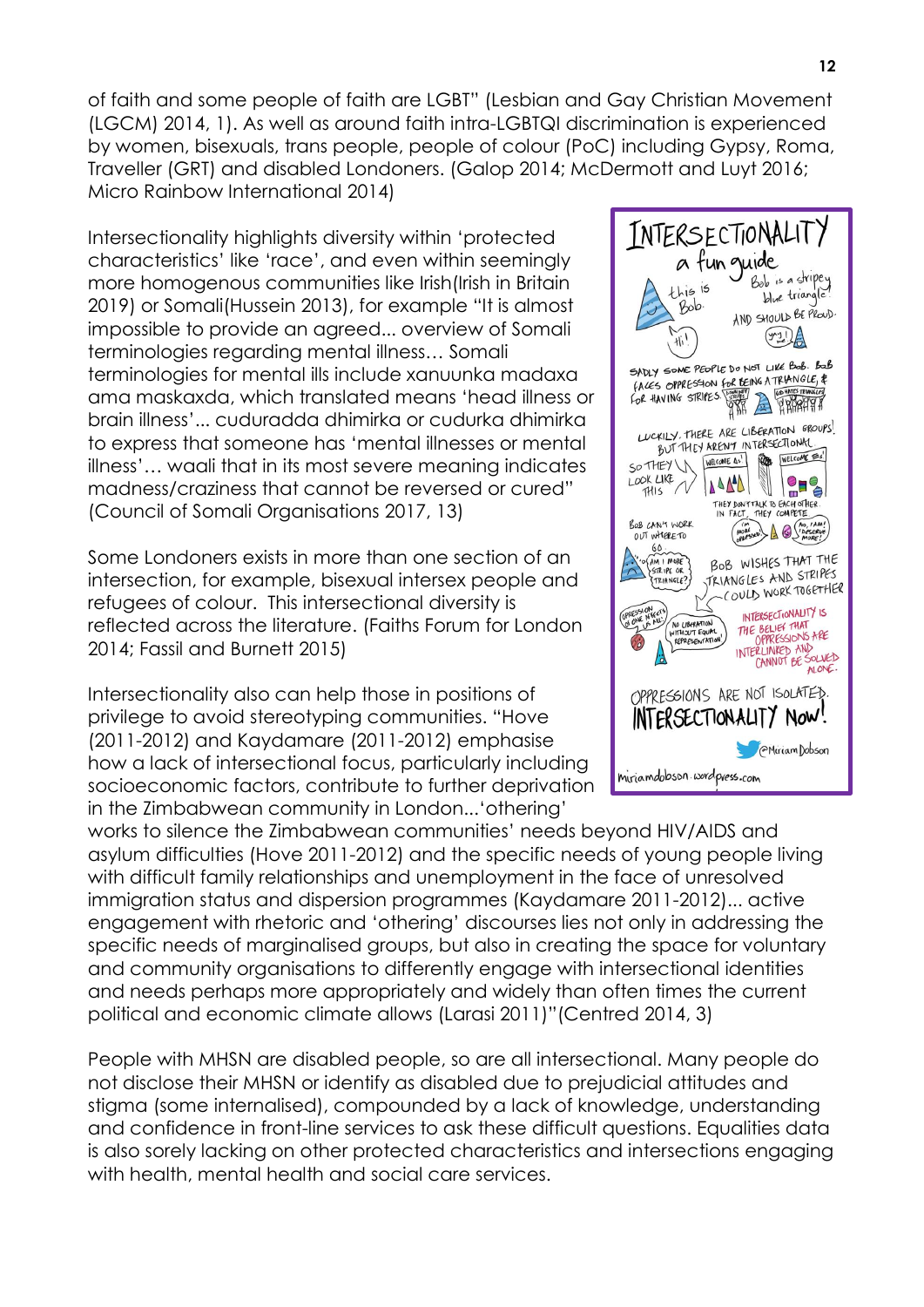Thirty years ago Crenshaw explained the social and legal impacts of ignoring intersectionality (in the US legal context DeGraffenreid, Moore and Travenol (Crenshaw 1989, 150)). In 2019 across some intersections, for example "the concept of "faith and sexuality [are seen] as opposing forces and since the Equality Act (2010) this has become even more entrenched with the protected strands of faith or belief and sexuality being fought out in the courts, including the European Court of Human Rights (EHRC)" (Lesbian and Gay Christian Movement (LGCM) 2014, 1)

"In the UK intersectionality on the whole 'has not been integrated into legal remedies, policy making or appropriate data collection'...The Public Sector Equality Duty… says public bodies, when carrying out their functions, must have due regard to the need to… advance equality of opportunity"(Babouri 2014, 3). To do this public bodies need better data about the intersectional communities that they serve.

## **Recommendations**

**London Health Board and Thrive LDN support statutory staff collect equalities data** Without knowing the communities they serve Local Authorities, the NHS and GLA are unable to commission and deliver services that will reduce health inequalities and meet their statutory duties, including showing 'due regard'. Statutory workers including Thrive LDN staff must be trained on how and why to collect equalities data and that there is information in someone stating they 'prefer not to say' than a blank space on a form (Centre for Armenian Information and Advice 2014; Roma Support Group 2014). LHB members and Thrive LDN should commission userled and peer researchers to support this work (National Survivor User Network (NSUN) 2018a; Billsborough et al. 2017)

#### **London's Health and Social Care providers, policy makers and Thrive LDN improve cultural understanding of staff**

Thrive LDN and LHB immediately audit teams to know what EbE and cultural expertise is present and commission user-led training on different cultures (including disability culture) in London fill gaps in cultural understanding. Thrive LDN use this model of good practice to improve cultural understanding throughout NHS and LAs teams that support those with MHSN, and champion policies and procedures that develop and recruit staff from communities under-represented in clinical/management/commissioning positions by valuing expertise, gained through experience, as 'desirable' to roles. (London Assembly Health Committee 2018).

> *Despite our progress… we still have significant inequalities and substantial differences in outcomes in the performance of the health service. We know the downstream consequences of ill health can more effectively be tackled if the NHS took a more activist role… [and] we will make the NHS pound go further if we ensure much of the avoidable illness burden is tackled at source and we can only do that with our partners and that is what the NHS is committed to do*

> *Simon Stevens, Chief Executive of NHS England, 'presentation at London Health Board Conference,', 25th October 2018*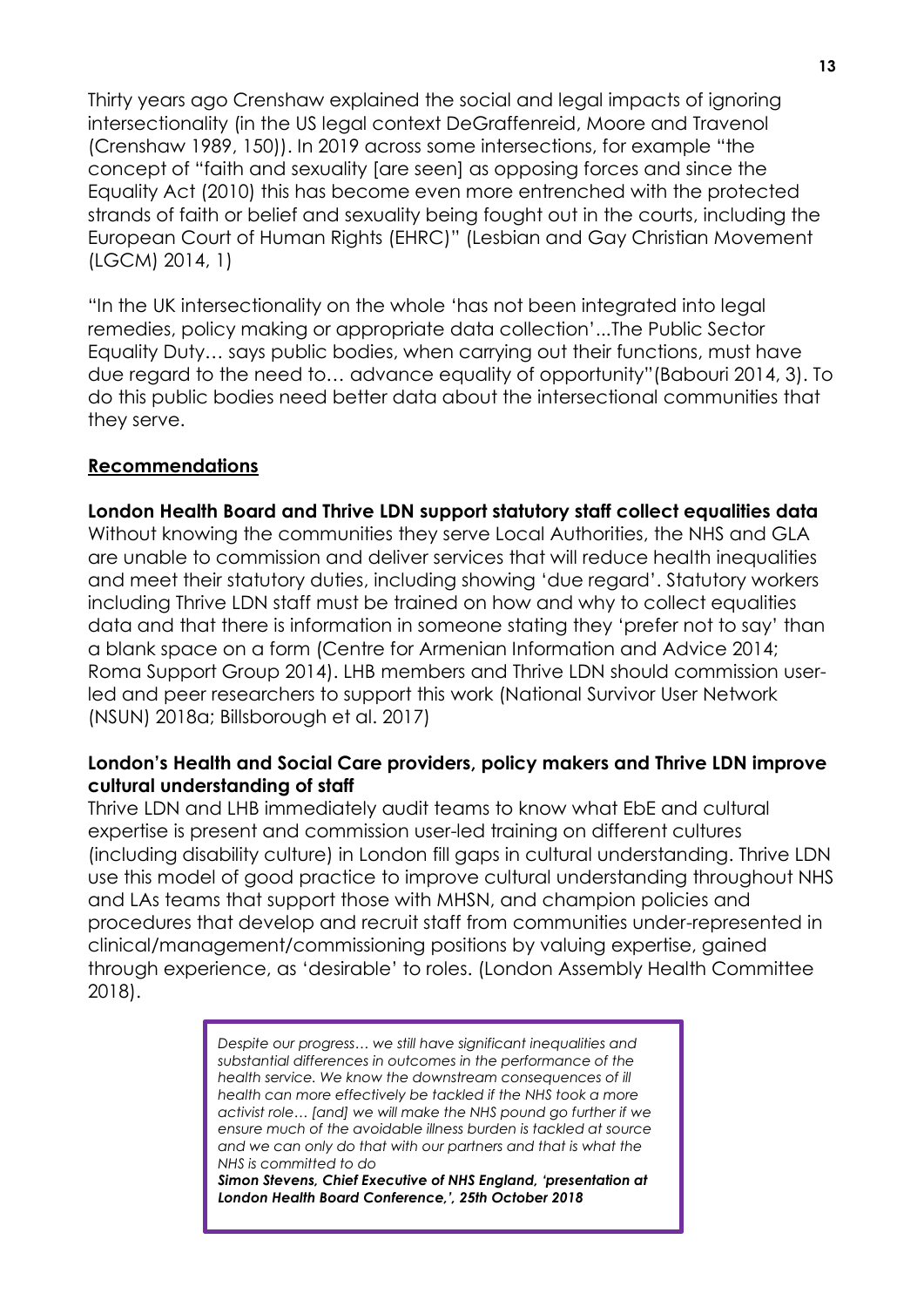## **Impacts of discrimination, exclusion and stigma on mental well-being**

Concepts and laws about human rights and discrimination grew out of lessons learned from the Second World War. People with Mental Health Support Needs and other Disabled People were the first targets of extermination in Aktion T4, but protests led to it becoming the only genocidal policy in Nazi Germany to be 'officially' stopped.

People with MHSN are some of the most stigmatised members of our community. Our diagnosis, conditions, impairments and symptoms are still used as slur terms.

The pyramid of hate can be a useful tool to consider the experiences of stigmatised and marginalised people.

"Experiencing prejudice is widely acknowledged by both academic and public policy reports to have detrimental impact on individuals' mental and physical health; at times precipitating individuals engaging in destructive or self-injurious behaviours (c.f. Woodhead, Gazard, Hotopf, Rahman, Rimes, & Hatch, 2015)" (McDermott and Luyt 2016)



Recent increases in hate crime and targeted violence are well documented whilst media and social media are full of 'banter' and 'debates' about hate speech versus free speech. Narratives and acts, particularly if perpetrated or accepted by the state, have significant traumatic effects. Bias, discrimination and acts of hate cross pollinate, reinforce one another and trickle up and down the pyramid. (Paterson, Walters, and Brown 2015; Walters et al. 2018; Inclusion London 2019)

*To have someone call me a sloth looking \*\*\*\*\* \*\*\*\*\* who should be shipped down the sea, and shot and killed, for wanting to create life. It's just wrong Changing Faces, 'Steve's experiences of hate crime #VisibleHate video', 17th April 2018*

Some Londoners currently live at the top of the pyramid with "act[s] and intent[s] to deliberately and systematically annihilate" them. Intersex and disabled people experience coercive 'corrective' interventions, implying their birth is a mistake. Disabled people have eugenics discussed and enacted with selective abortion, embryo selection and euthanasia.

Some Londoners' 'real' and right to exist and reproduce are 'debated' including Trans, Bi, Roma, and disabled people. Still more are abstractly annihilated in discussions about whether they are a 'proper', 'good' or 'real' Gypsy/Muslim/Refugee/Woman(HEAR Equality and Human Rights Network 2018; Roma Support Group 2014; Harrow Equalities Centre 2014) .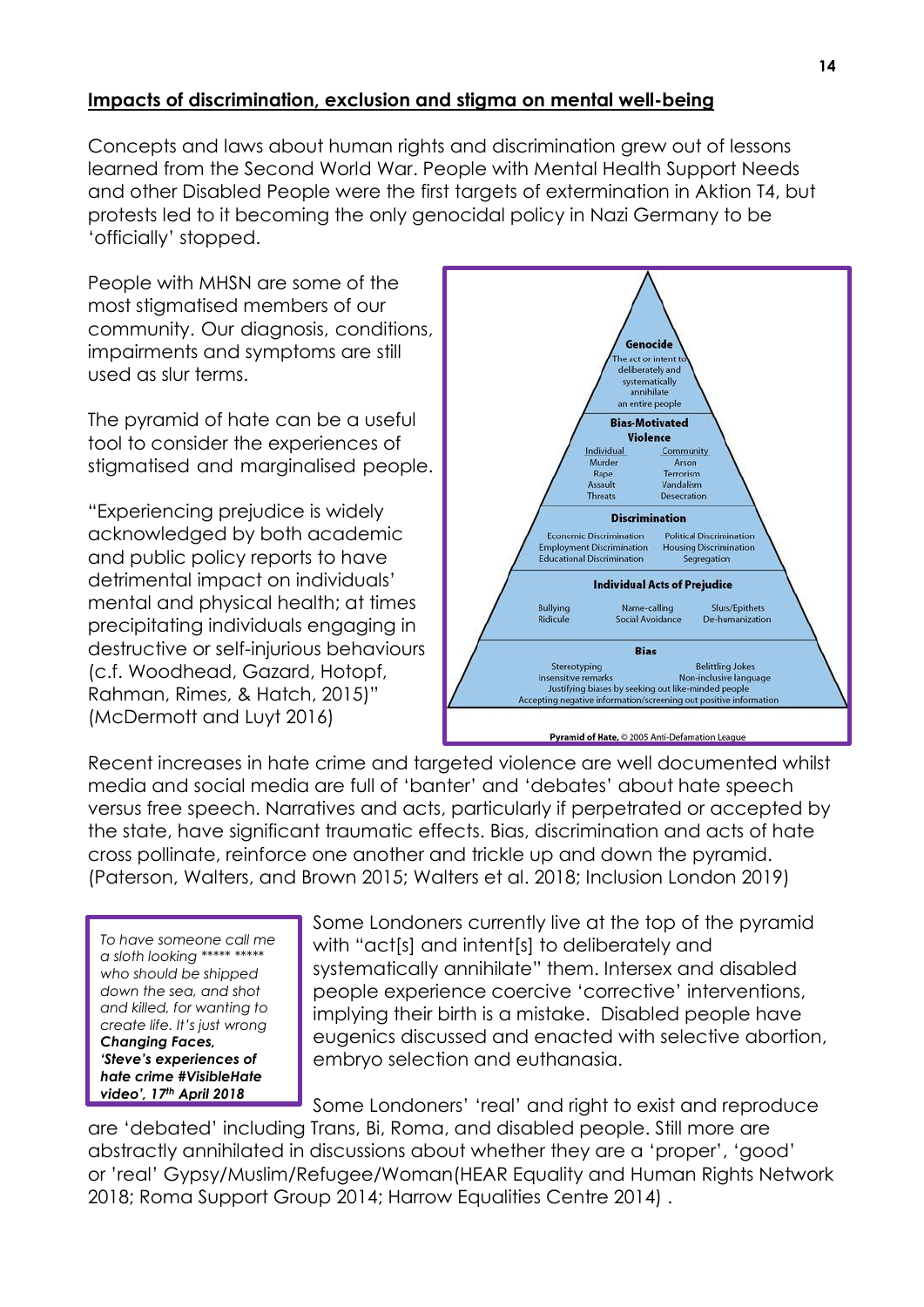Intersectional discrimination itself can add to MHSN "LGBT people of faith and especially those who are struggling with either identity, this causes serious conflict and psychological trauma… Throughout my work representing the LGBT community at faith-based meetings and the faith community at LGBT meetings I am very aware of the hostility in both camps towards the other. As a gender queer lesbian ordained minister I have been told in no uncertain terms that I was not welcome in as many gay bars as I have churches..." (Lesbian and Gay Christian Movement (LGCM) 2014, 2–3)

Additionally the "literature holds that [intersectionality] can create additional disadvantage, i.e. experiences of discrimination, oppression and exploitation are heightened at certain points of intersection. This was particularly highlighted by the Refugee Council (2002; 2005)", as well as at intersections of age, disability (HEAR Equality and Human Rights Network 2018) and faith. "They take advantage of me – doing the house chores and you have to do the cleaning and shopping and sometimes you are tired but you just have to go because you are at their mercy. You just can't let them down" (Patel and Sen 2010, 45).

#### **Experiences of violence and hate crime**

"Racism and discrimination in the UK have been linked to an increase in (what the biomedical model calls) psychosis, and research indicates that they can lead to increased physical ill health, including hypertension and cardiovascular diseases (Karlsen and Nazroo, 2002; McKenzie, 2003; Rees and Wohland, 2008; Williams, 2008; Nazroo, 2009)" (Griffiths 2018, 13–14)

Members of 'protected characteristics' are more at risk of experiencing hate crime and targeted violence, including domestic abuse. Communities that live with hate crime and targeted violence, whether they have been a 'victim' or not, experience psychological impacts and alter their behaviour, becoming more isolated. (Paterson, Walters, and Brown 2015; HEAR Equality and Human Rights Network 2018)

Intersectional people are at further risk, for example, disabled women are at least twice as likely to experience domestic abuse, and incidents are likely to last for longer, be more regular and severe. (Hague, Thiara, and Mullender 2011)

The ability to stay and feel safe is a concern across the literature. "For 55% of trans respondents and 41% of LGB respondents, experiencing verbal or physical abuse from strangers is deemed a frequent or daily concern... 29% of public survey respondents feel that they are unable to maintain their physical safety and approximately 40% of respondents, who report having experienced either homophobia and/or transphobia, do so frequently or somewhat frequently" (McDermott and Luyt 2016, 19)

Communities higher up the pyramid have less positive experiences when reporting hate incidents and discrimination. They are often not believed or seen as poor witnesses, to blame or troublemakers (Inclusion London 2019; Walters et al. 2018).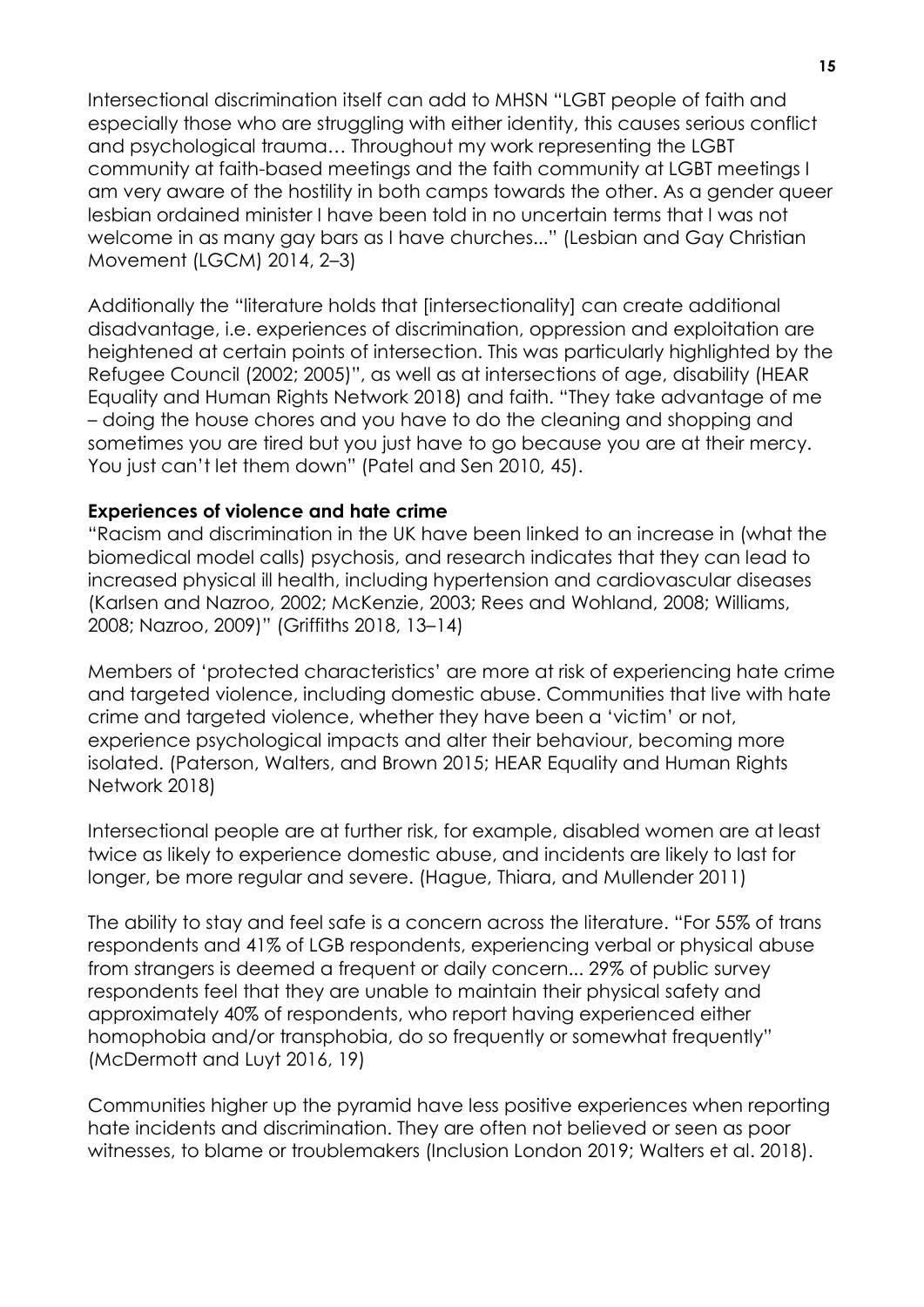This is particularly true for people with MHSN, who should be protected by disability hate crime legislation, but violent crime against people with MHSN rarely is recorded as such even when clearly "motivated by hostility or prejudice based on"(Crown Prosecution Service 2017, 3) their Mental Health Support Needs.

Hate crime and Domestic Abuse/Gendered Violence research and legislation recognises the cumulative nature of incidents and that they tend to increase in regularity, expansiveness and violence (Hague, Thiara, and Mullender 2011; Walters et al. 2018). This

*It is well documented that survivors of hate crime and domestic abuse often do not report incidents at all. When survivors of hate crime do report the 'justice gap' means few get full legal redress (Walters, M, Owusu-Bempah, A and Wiedlitzka, S (2018) Hate crime and the "justice gap": the case for law reform. Criminal Law Review, 12. pp. 961- 986)*

*HEAR Equality and Human Rights Network, 'Members' Input into Opinion Research Services 'MOPAC: Improving Victims Outcomes' Survey', 2018, p. 2*

echoes the pyramid of hate but is rarely seen in statutory responses to targeted abuse experienced by Disabled People.

Pan-equality learning (expanding and transposing good practice in Local Authorities, police, public health etc., practice around responses to domestic abuse to other communities that experience targeted violence) could help build a fuller picture of hate incidents experienced by intersectional Londoners and aid the criminal justice system in gaining convictions and uplifts in sentencing. This in turn will make communities feel safer, and improve mental well-being (HEAR Equality and Human Rights Network 2018; Walters et al. 2018; Paterson, Walters, and Brown 2015; Roma Support Group 2014; Harrow Equalities Centre 2014).

#### **Structural discrimination and unconscious bias**

Discrimination and unconscious bias means some communities or behaviours are seen as threatening and others considered 'normal for them'.

This "is concerning and can result in further mental distress for BAME patients, deterring them from seeking professional help... [their mental health] goes untreated and deteriorates" (Community Links 2018, 7)

The Sainsbury Centre for Mental Health calls this the 'circle of fear'. "Stereotypical views… cultural ignorance, and the stigma and anxiety associated with mental illness often combine… influence risk assessments and decisions on treatment, responses are likely to be dominated by a heavy reliance on medication and restriction. Service users… become reluctant to seek… or to comply with treatment, increasing the likelihood of a personal crisis...In turn, prejudices are reinforced and provoke even more coercive responses... resulting in a downward spiral, which we call 'circles of fear'"(Sainsbury Centre for Mental Health 2002, 8)

The Metropolitan Police Service in the McPherson Report (McPherson 1999)and the NHS in the inquiry into the death of David Bennett were found to be institutionally racist (Islam, Rabiee, and Singh 2015; Griffiths 2018). Unconscious bias plays out at other intersections as well, including GRT and Irish people (assumptions about drink), LGBTQI women and women of colour (assumptions about promiscuity), and faith (assumptions about 'healing, witchcraft, gender/familial relations, traditions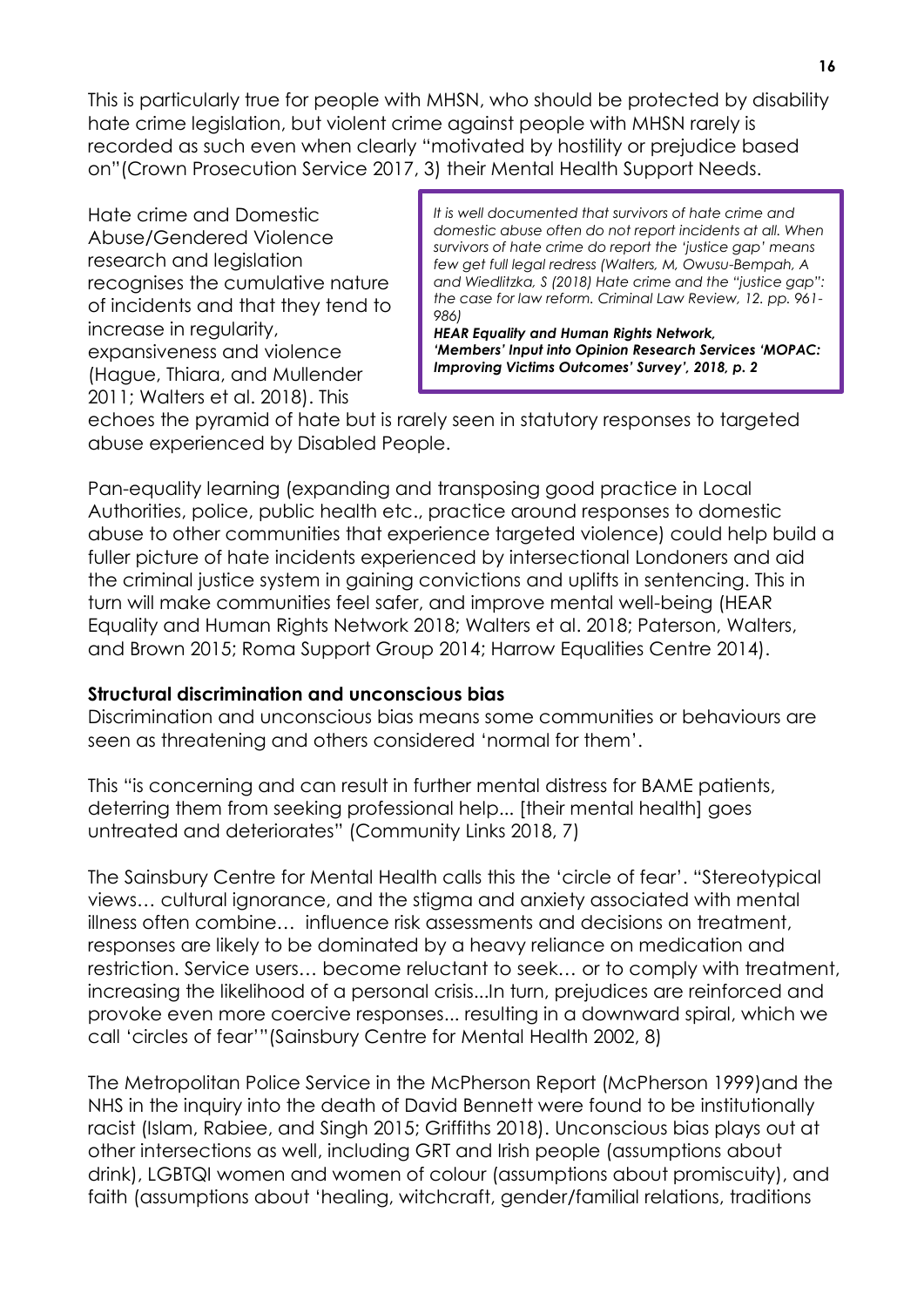have led to statutory failings and serious case reviews).

A number of reports describe a similar cycle of fear in school exclusions of intersectional young people and incarceration in mental health, criminal justice and immigration detention(Micro Rainbow International 2014; Chirape 2018; Roma Support Group 2014).

*Black people are four times more likely than White people to be detained under the Mental Health Act... people from south Asian countries as a whole also have higher than average detention rates… Diagnosis of psychotic disorders is almost three times higher for Black people than for White people. A staggering ten times higher for Black men than for White men Race Disparity Audit, Cabinet Office, 2017 in NSUN 'A Call for Social Justice', 2018*

## **Exclusion, invisibility and isolation**

Across the literature intersectional communities describe being excluded and isolated. Hate crime leads to behaviours that isolate people. Isolation itself has well documented impacts on mental well-being, general health and resilience. Older people describe being invisible to services as well as family(Age UK London and HEAR Equality and Human Rights Network 2017; Irish in Britain 2019) "There is general concern that loneliness and social isolation are major problems for members of the Elders Wellbeing project.. there is a prevailing notion that minority ethnic communities have strong family bonds and social networks, which help reduce loneliness and isolation. However, they argued that there are many adult children who 'do not have time for the elderly', and dismissed the idea of minority ethnic communities looking after their older people as a myth, which did not reflect the reality of many people" (Age UK London 2014, 1)

Much of the research describes communities feeling invisible in policy(Micro Rainbow International 2014), debates, the media and, most importantly, to services(Harrow Equalities Centre 2014) "many people, particularly lesbians and bisexual women, this social alienation partly emanates from a sense of social invisibility and isolation… "To be honest, invisibility, isolation, just not knowing, just having zero places to go" (McDermott and Luyt 2016, 23). The experience of invisibility and exclusion is confirmed when people ask for help and find it is not available.

Communities are described as 'hard to reach' when no attempts have been made to find them. In fact it is not communities, but services that are 'hard to reach'(Race on the Agenda 2018a). As previously invisibility in data(Irish in Britain 2019)) creates a cycle of exclusion from discussions, consultations and commissioning leading to further exclusion and isolation.

" Unlike other refugee populations, Armenians are largely invisible and ignored by the media, decision makers, statutory services, voluntary organisations and even the general public. This is because Armenians have arrived from troubled parts of the Middle East and former USSR and are often classified as Arabs, Iranians, Russians or 'White Other'"(Centre for Armenian Information and Advice 2014, 2)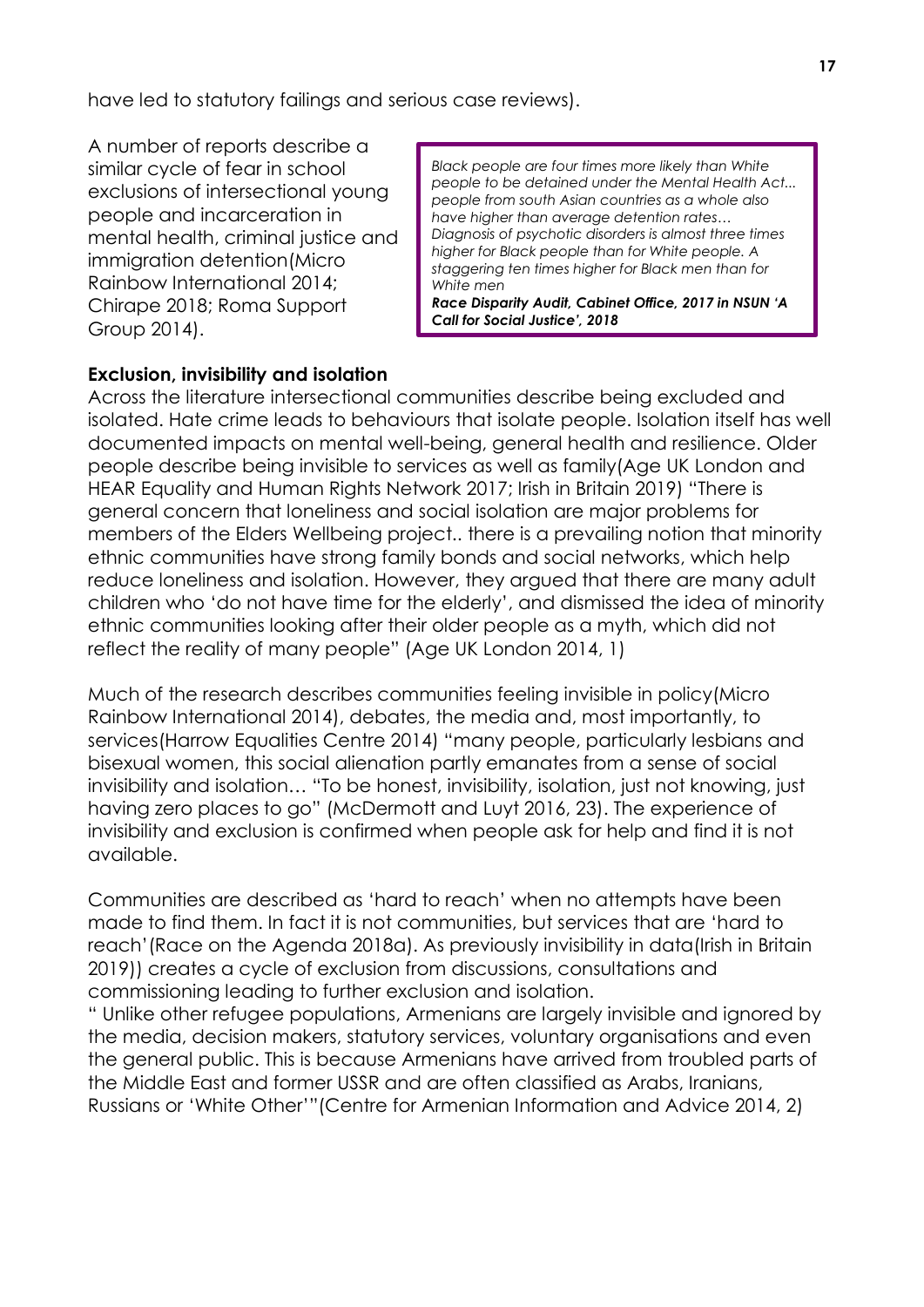#### **Recommendations**

## **Thrive LDN and political leaders in London commit to always challenge stigma and hate**

At a time where police are over-stretched, it may be understandable for Commander Cressida Dick to minimise hate crime experienced by some Londoners, but it is not acceptable (Inclusion London 2019). Following the evidence presented in this paper and a greater understanding the impact of stigma and hate on mental well-being Thrive LDN and political leaders must commit to always challenge stigma and hate experienced by people with Mental Health Support Needs.

> *If there is an inaccurate or abusive item about schizophrenia in the press, a radio talk show or a TV, don't get depressed, get active. Write a letter, e-mail them, phone them up and tell them where they are wrong. It works! Royal College of Psychiatrists, 'Schizophrenia leaflet', 2015*

## **Thrive LDN Champions programme developed to focus on under-heard Experts by Experience**

Thrive LDN Champions should be developed to focus on the communities most at risk of poor mental health, and should acknowledge the distinct expertise and roles of EbE as champions and the difference between an ally and a champion. Year 1: focus on intersectional communities laid out in this research. Year 2: could focus on other under-heard communities at risk for example 'looked after children', survivors of abuse and torture. Holding Thrive LDN champions up as experts by experience will start to shift the stigma. Thrive LDN could consider supporting/coopting mentees, health connectors, befrienders from similar projects in the VCS to aid outreach (Mobility Help 2014; Carthy et al. 2016; Billsborough et al. 2017).

"Hindu temples, a Mosque and a Bangladeshi community centre were used to conduct health checks targeting this population in London... By working in religious and community venues, there was a high recruitment of the target population including individuals who had not registered with a doctor, an opportunity to educate whole families, and a feeling of mutual support in the community. Some attendees noted that the community centre leant itself to a patient-centred rather than 'GP-centred' consultation… Many of the community and religious leaders added to the programme in a number of ways. The healthcare team highlighted the importance of community volunteers and 'champions', who assisted with the administration of the programme and inspired community participation. In the temple communities, prior to the visit, health education programmes were used to 'prime' the target population. They also organised health promotion activities (for example, healthy cooking classes), which created a community spirit and motivation to enact and maintain lifestyle changes after"(Thomas 2016, 65)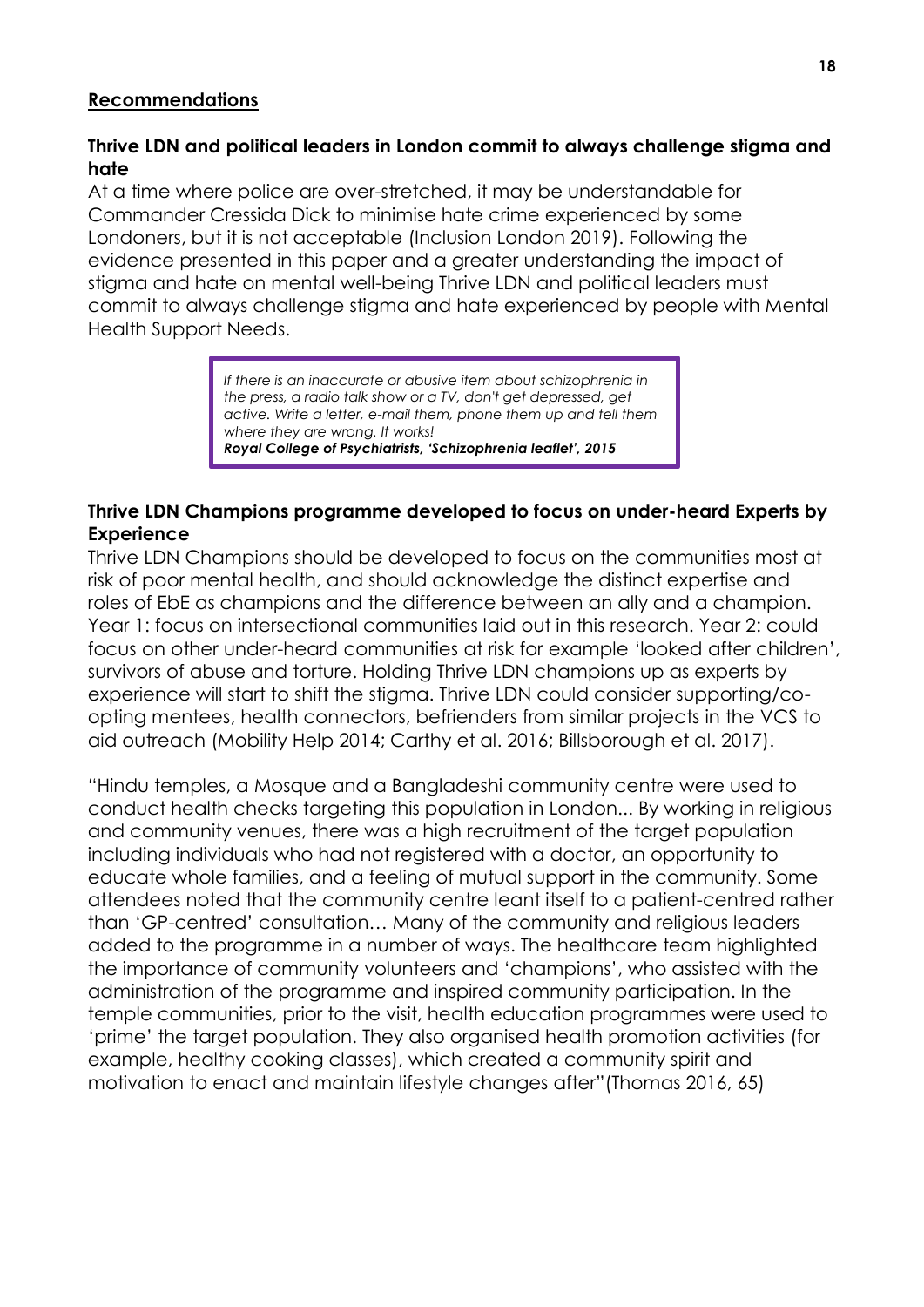## **Structural discrimination and barriers to access**

Statutory bodies, including outsourced providers, have duties to provide services to all and to commission on the basis of reducing health inequalities. If intersectional Londoners with MHSN access prevention and early intervention services this will reduce hospital admissions, crisis, risks and costs as well as reduce health inequalities and improve mental well-being. The examples of barriers below reflect concerns raised by HEAR members at events and throughout the literature across many 'protected characteristics' and 'intersections'.

Source: Workshop discussions, HRCN 10/12/13: Refugee Children and Young People and Access Bolovance to Young Petugee

| SIUYE OI ACCESS |                                                                                                                                                                     | <b>Relevative to Topfig Relogees</b>                                                                                                                                                                               |
|-----------------|---------------------------------------------------------------------------------------------------------------------------------------------------------------------|--------------------------------------------------------------------------------------------------------------------------------------------------------------------------------------------------------------------|
| 'Pre-gate'      | When people are not even aware that a<br>service exists or that they might be entitled to it.                                                                       | Unfamiliar with British systems, opportunities, local<br>provision. Low connection with local information<br>channels eg. libraries, peer networks.                                                                |
| Gate            | The point at which a person first comes into<br>contact with an agency (eg. Reception), and<br>has to show they are entitled to be considered<br>for the service    | Language, documentation, credibility.<br>Receptionist's perceptions of the refugee child – hostility,<br>ignorance or confusion, erring to safety, Labelling? 'We<br>don't do'                                     |
| Queue           | Waiting to be considered; often includes<br>persuading the agency to give you priority over<br>others, eg. Waiting list.                                            | Assuming young people will be supported by others of<br>same ethnicity. Need to define selves in terms the<br>agency recognises as urgent. Difficulty or failure to<br>manage ongoing communications, letters etc. |
| Encounter       | Face to face interaction with decision makers<br>who decide whether and what service you will<br>get, and when. The 'encounter' is often<br>another kind of 'gate'. | Ability to articulate, understand what is required, different<br>cultural background in face to face interaction.<br>Knowing the right questions.                                                                  |

*REAP***, '***Refugee Children and Young People (Lessons from Hillingdon)'***, 2014, p. 6.**

## **Inaccessible language**

Across the literature poor communication between statutory services and intersectional communities is described as a major barrier to access. They include severe lack of appropriate interpreting and translations, inaccessible information, few plain English communications and poor understanding and delivery of 'reasonable adjustments'. Statutory providers use VCS to provide language and communication skills and sometimes rely on family members, including children, to interpret in confidential, traumatic and other inappropriate circumstances(Tamil Community Centre 2013; Nellums et al. 2018a; Age UK 2012) .

"Obstacles related to language and communication were identified by all interviewees... indicating the language barrier to be the most pervasive obstacle to accessing effective services. 61.76%… experienced obstacles to accessing a service because there was no interpreter available...Language obstacles were acknowledged… as making it difficult to receive an effective service: "I've been to the GP alone but there was really bad communication between us he didn't understand me at all. "(WQ). In particular, without access to an interpreter or Farsispeaking professional, mental health treatment through talking therapies and counselling services was felt to be ineffective" (Mind in Harrow 2017, 15)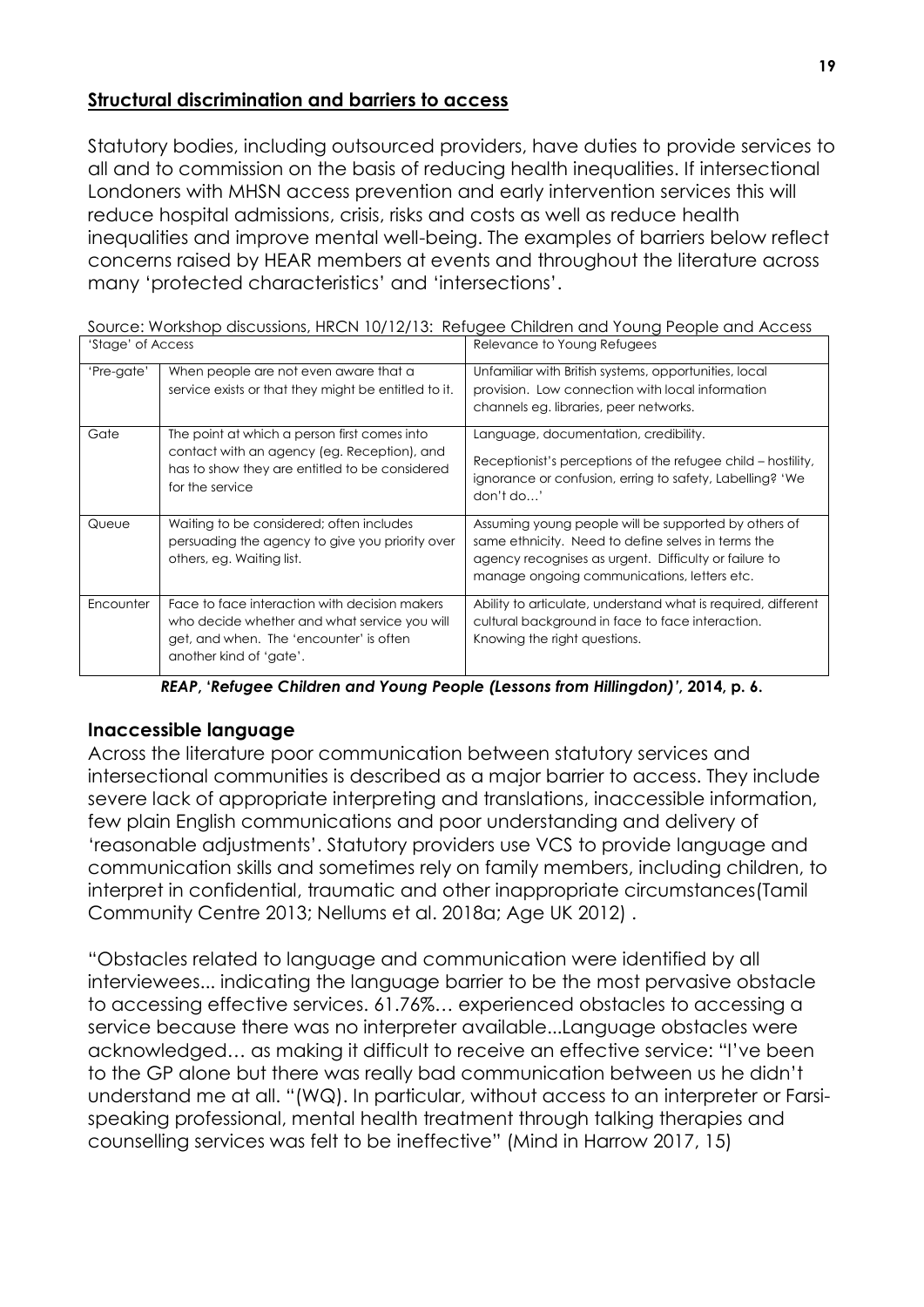#### **Lack of cultural understanding**

Much of the literature presents statutory providers lack of understanding of the cultures and intersections in London are as a serious barrier to overcoming mental health inequality. A number of reports show that services are not aware of basic differences in cultural conceptions of mental health and illness. This means people may not know that an intervention applies to their experience, public health messages will have little traction and workers can inadvertently discriminate or cause offence. User-led VCS organisations act as advocates for their communities and anthropologists to providers(Galop 2014; Age UK London 2014; Keynejad 2008) .

"Western health practitioners often encounter many challenges when providing assistance to Somali migrants and refugees with mental illness or psychosocial problems due to poor understanding of Somalis' distinct cultural and religious conceptualisations… (Cavallera, et al. 2016)...Causes of mental illness in the cultural context of Somalia... include God's will, poor practice of religion, evil eye, evil spirit, and sorcery. Traditional treatments… [include] ritualistic dancing. Ziyara (visiting) local shrines or a living wali (a friend of God)"(Race on the Agenda 2018b, 5–6). Another example of Londoners' different ideas about mental health include is 'Padatam' the Tamil concept of "a whole bodily process rather than something located only in the brain… experienced from 'head-to-toe'" (Tamil Community Centre 2013, 3–4).

## **Lack of understanding of eligibility to public services**

This is most clearly demonstrated in difficulties with GP registration(Nellums et al. 2018a; Roma Support Group 2014) experienced by refugees and people wrongly perceived as not being 'ordinarily resident' like GRT and homeless people. Disabled people pan-impairment, are also regularly wrongly deemed to be ineligible to support, demonstrated by high numbers of successful appeals across all disabled people's entitlements. 'Gatekeepers' appear to presume ineligibility post-austerity and with the 'hostile environment'. Poor understanding of eligibility to reasonable adjustments, privacy and other basic human rights impacts on all people with MHSN.

"As far as health and social care services are concerned we are constant witnesses of inadequate services due to lack of professionals' knowledge, often causing a denial in housing and benefits refugees are legally entitled to… Home office employees asked one of our clients to show his documents to prove that he had refugee status during his ESOL class at the local adult education college. They also disclosed to his class that he was in detention for a long time. He felt really distressed about the experience and as a consequence of it left college"(Migrant and Refugee Communities Forum (MRCF) 2014)

## **Limited appropriate services**

Limited intersectional and specialist services, further impacted by 'austerity' are a major barrier "respondents highlighted that despite having previously been receiving various supports and accessing services, they are now no longer doing so [as]… The service is no longer available due to closure and/or cutbacks [or] they are no longer eligible for such supports, for example, due to more restrictive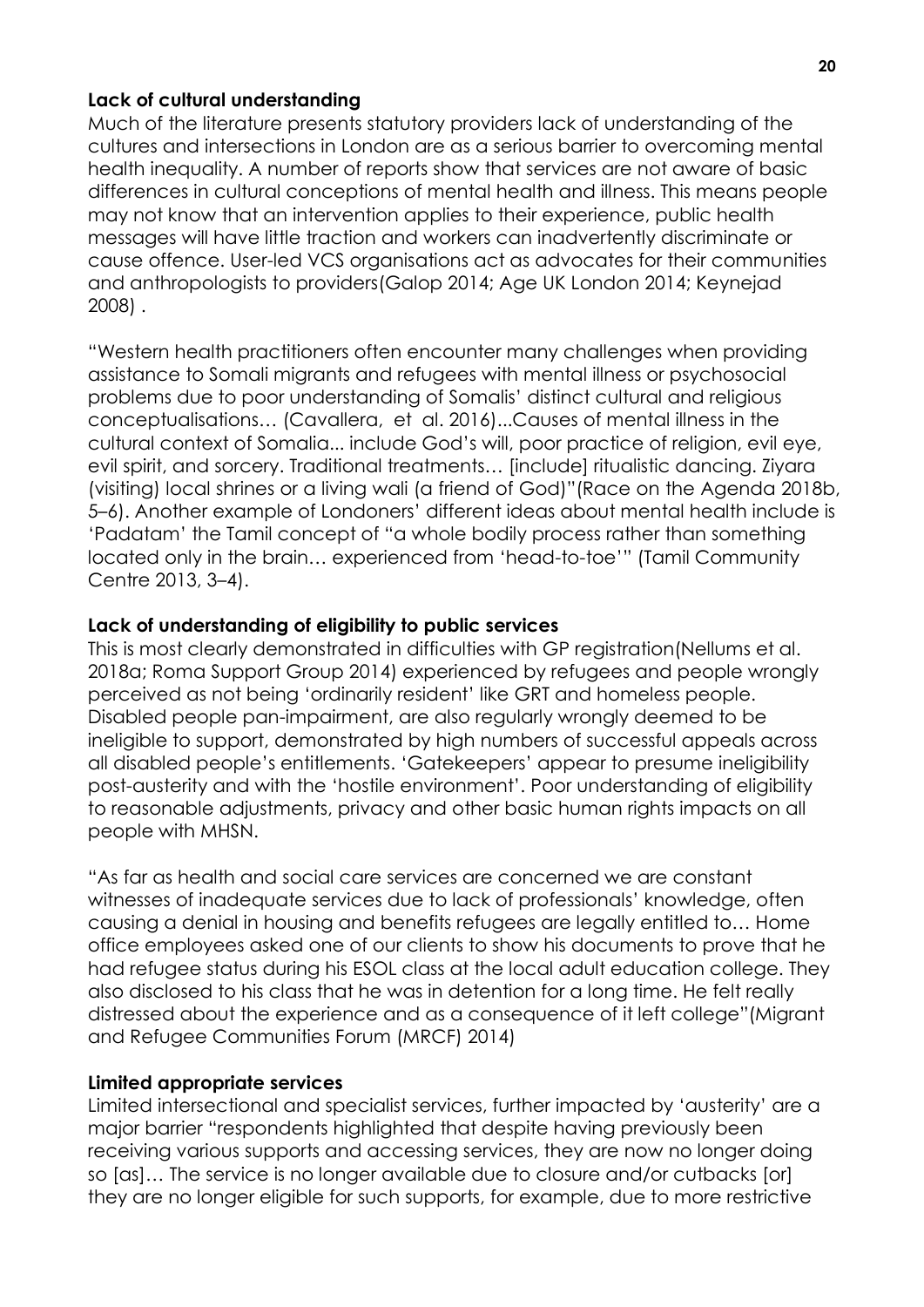eligibility criteria"(McDermott and Luyt 2016). The literature, including the Marmot review's explanation of the 'Social Determinants of Health' (The Marmot review (périodique) 2010), describes that holistic support is necessary for mental wellbeing. Holistic services are severely lacking in London and without housing, parenting etc., people are unable to prioritise their mental health or build the trust needed to disclose stigmatised needs.



## **Lack of trust**

Linked to all the above there is a distinct lack of trust in statutory services described across the research. Trust is vital to enable marginalised people to disclose and seek support for stigmatised needs.

"Many women considered… treatment for perinatal mental health to be inadequate. Barriers to disclosure included stigma, fear of social services involvement, the absence of established relationships with trusted health professionals and the expectation of poor treatment.

• Many women who had experienced infant death, stillbirth or late miscarriage had received inadequate emotional/mental health support, as well as inadequate or inaccessible information.

• VCSE approaches to support included: practical and emotional support during and shortly after birth… mother and baby groups or parenting programmes. Perinatal mental health - *'They don't ask how you are'*"(Maternity Action 2018, 19)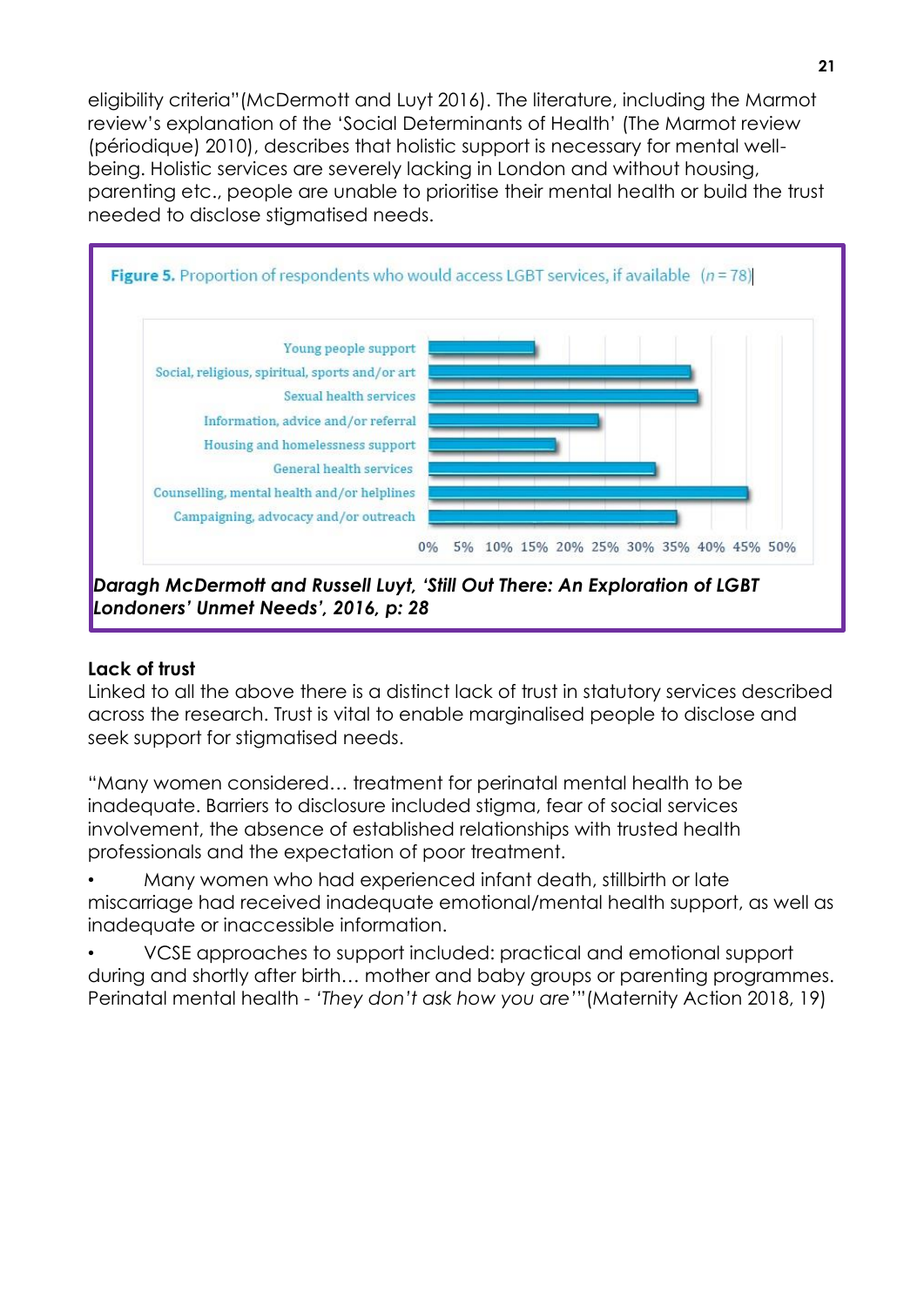#### **Recommendations**

#### **Providers in London pay user-led VCS for all statutory services provided**

Health and Social Care providers in London rely on VCS to provide interpreting, independent advocacy, cultural expertise, social prescribing, expert consultancy and intelligence, furnish consultations and disseminate public health messages. London public services must commit to paying the VCS for the statutory services they provide. If public services struggle to pay the VCS for their services then they must ensure VCS are not 'out of pocket' for filling gaps for statutory providers. NHS, LAs can ensure VCS are adequately resourced by providing a venue, catering, facilitators, note takers, reasonable adjustments, helping with publicity, dissemination of findings. Statutory must always acknowledge expert contributions and consultancy from VCS and EbE. (HEAR Equality and Human Rights Network 2017a, 2017b, 2017c) Thrive LDN should model and encourage this good practice.

"The third sector cannot and should not be expected to fill the gaps left by inadequate investment in statutory service… Voluntary and community sector organisations, especially those which are peer-led, can help to bridge the gap between authorities and individuals with complex needs. These organisations play a pivotal role in supporting people who have been marginalised from mainstream services, and in educating others on how to best work with these groups. But worryingly, much of this expertise is in danger of being lost from London" (London Assembly Health Committee 2018, 24)

#### **A Thrive LDN grants programme for user-led projects that reduce barriers experienced by intersectional people with Mental Health Support Needs**

Thrive LDN should co-design a programme of grants for innovative projects that reduce barriers experienced by intersectional people with Mental Health Support Needs. Evaluation and monitoring of projects must be designed and delivered by peer researchers(National Survivor User Network (NSUN) 2018a) with parameters that will enable successful work and good practice to upscaled and commissioned sustainably by statutory providers.

## **London Health Board members commit to promoting rights and entitlements**

'Gatekeepers' have been led to believe that they are saving public money by denying people access to entitlements. LHB members should commit to highlighting rights and guidance. For example everyone can and should, register with a GP(Nellums et al. 2018b; Roma Support Group 2014) or disabled people can have 'reasonable adjustments'. Narratives of scroungers and the undeserving poor (entirely prejudicial tropes) interact with cultural concepts about charity, meaning some are refused services whilst others think they do not deserve support. Leaders in London can challenge stigma by promoting facts about rights and entitlements.

"In the group discussion, it was said that one of the barriers was the mind-set that the services are 'favours'... they have worked and contributed to the economy through tax and national insurance contributions. They are not conscious of how they have paid"(Ojinnaka and Nigerian Organisation of Women 2014, 5)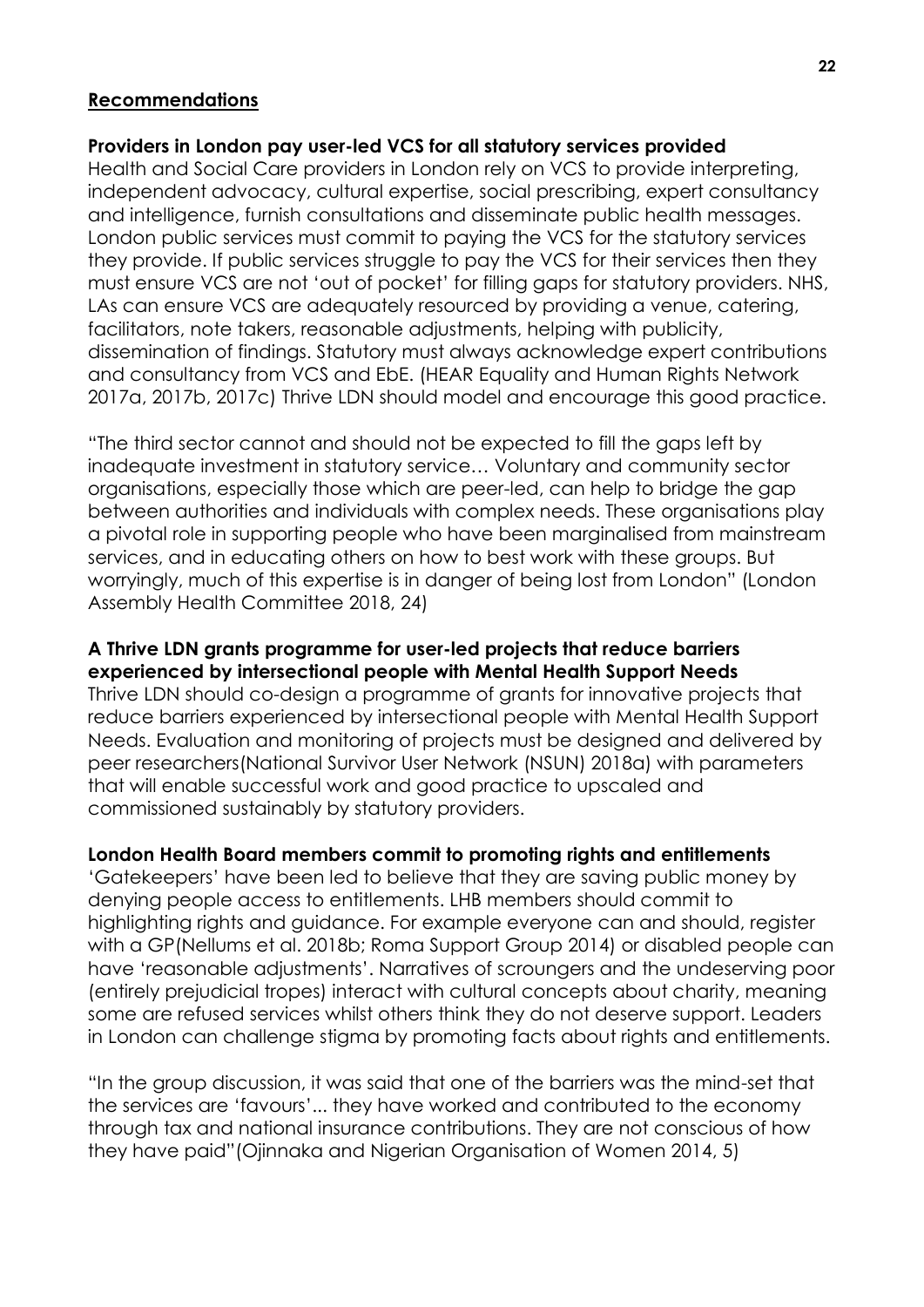## **Structural discrimination and barriers to influencing**

Statutory bodies across health and social care and the Greater London Authority (GLA) have statutory obligations to involve and consult. They also must 'show due regard' to eliminate unlawful discrimination, harassment and victimisation when considering policy and service changes, the Public Sector Equality Duty (PSED)('Equality Act' 2010).

Across the literature are descriptions of involvement and consultation feeling 'tokenistic' or 'tick box exercises'. Unrealistic deadlines, poor or no outreach, 'involvement' being the 'usual suspects' or being the only EbE or VCS representative invited, add to the feeling that decisions to cut services or change policies having already been made despite statutory obligations (Race on the Agenda

*The PSED involves a duty of inquiry, a public authority must be properly informed before taking a decision. If the relevant material is not available, there is a duty to acquire it, frequently through consultation with relevant groups... vi. When there are large numbers of vulnerable people, very many of whom fall within one or more of the protected groups, the due regard necessary to discharge the duty is "very high" HEAR Equality and Human Rights Network, 'Additional Submission from on Matter 2 (M2)… on the new London Plan (NLP)', February 2019*

2018a; HEAR Equality and Human Rights Network 2017c).

Statutory providers across London, at all levels, are regularly informed by HEAR members that 'digital by default' and online consultation and engagement, without meaningful accessible, 'IRL' alternatives, discriminates against marginalised communities including intersectional people and those with MHSN.

Compounding inaccessible language and poor outreach is the experience that even when consultation events and submissions are arranged by VCS for statutory providers, their expert evidence is rarely reflected in strategies, policies or decisionmaking following consultations. For example HEAR members are disappointed that, despite many responses to consultations and other input, stigmatising terms such as mental health 'issues' and 'problems' still appear in GLA documents.

Concerns raised by HEAR members about the appropriateness and impact of Time to Change(Smith 2013), Mental Health First Aid (HEAR Equality and Human Rights Network 2017c, 2017b) and Restorative Justice(HEAR Equality and Human Rights Network 2018) resulted in no adaptations or mitigations in policies. HEAR members who started a Mental Health Equality campaign, #HardlyHardToReach, have still not been provided with details of eight CCG Equality Objectives despite asking for details for over a year.

"Users of mental health services tend to be unenthusiastic about the prospect and the experience of receiving acute care, preferring interventions to help them recover, reintegrate with society, and achieve their personal goals. However, a large proportion of the scarce mental health resources in the UK and elsewhere are committed to inpatient and other acute care" (Johnson et al. 2018, 409)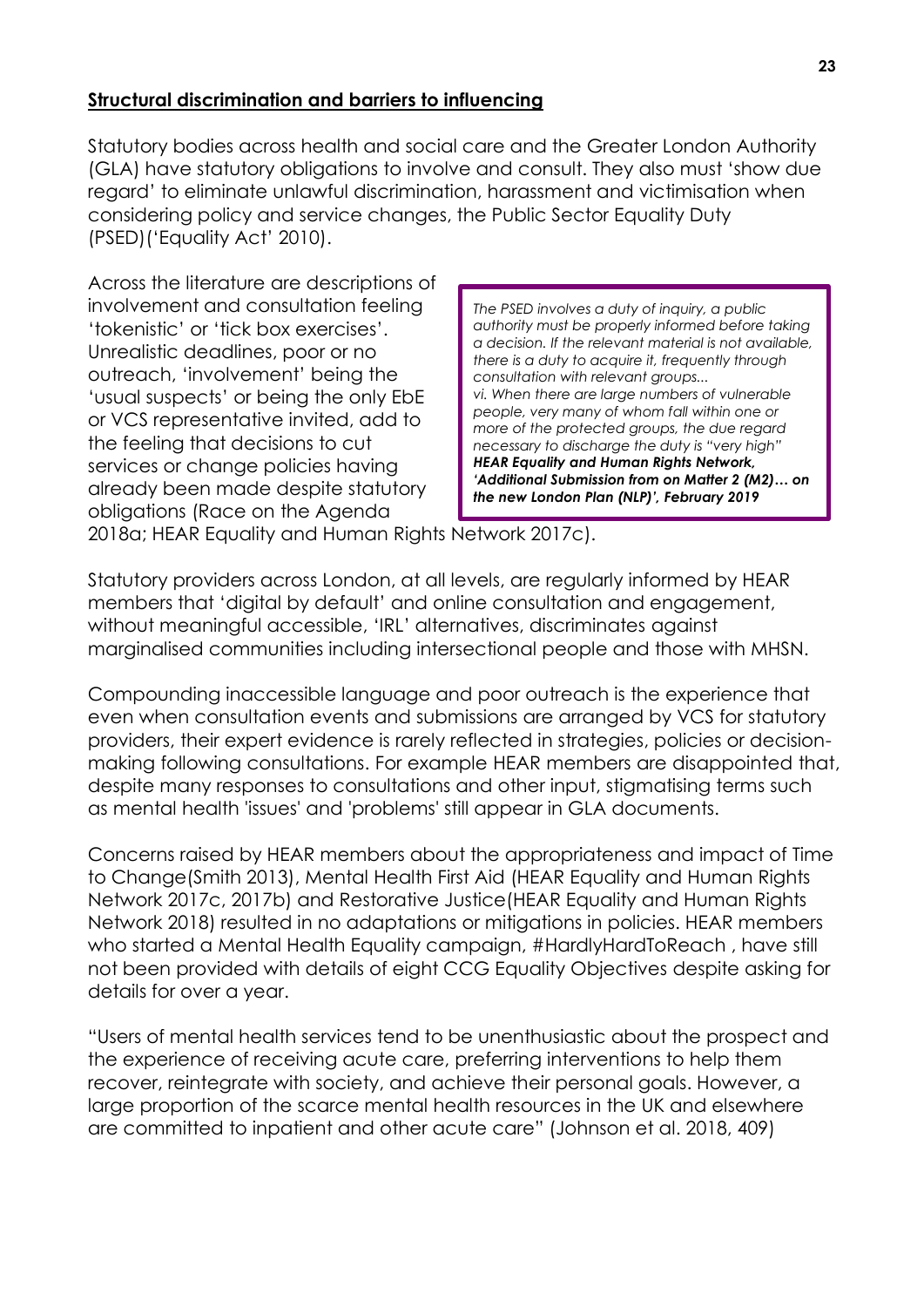#### **Recommendations**

## **Statutory services in London, including Thrive LDN and LHB members, sign-up to and support the 4Pi involvement standards**

"Developed by people with lived experience as part of the National Involvement Partnership (NIP) project, the 4Pi National Standards ensure effective coproduction, thus really improving experiences of services and support.

4Pi was the result of an NSUN hosted project, the National Involvement Partnership (NIP), which was funded by the Department of Health (Innovation, Excellence, Strategic Development) voluntary sector funding. The aim of the three year project was to strengthen and 'hard-wire' involvement in to the planning, delivery and evaluation of the services and support we use for our mental health and wellbeing needs. This framework established some basic principles to encourage people to think of involvement in terms of *principles, purpose, presence, process and impact*" (National Survivor User Network (NSUN), February 2019)

Thrive LDN and the London Health Board should immediately sign up to 4Pi to model good practice, monitor the extensive benefits of EbE involvement and encourage further adoption in London.

## **Organisations with statutory duties to consult and engage, including Thrive LDN and LHB members, communicate in plain English and do appropriate and timely outreach**

With its strategic political lead the London Health Board and Thrive LDN's central role in improving mental well-being, they can model and promote good practice. Proper consultations and engagement can make London a city where there is 'nothing about us without us' and all Londoners are involved in making this the 'healthiest global city'. Consultation and engagement in PSED, EDS, JSNA and patient participation and involvement mechanisms etc., benefit the consulting body when done well. When done poorly they frustrate, upset, exhaust EbE and VCS and destroy trust in public services.

"The Joint Commissioning Panel's Guidance for implementing values-based commissioning in mental health …

• Set up a VbC panel, bringing together NHS, public health and social care commissioners, statutory and non-statutory providers, to develop patient and service user involvement in commissioning ....

• Establish a patient, service user and carer advisory panel, including people from different backgrounds, with experience of different mental health problems and services. The panel will need to use other means to engage a broader group, to prevent it becoming unrepresentative or insular" (Whitelock and Perry 2014, 17)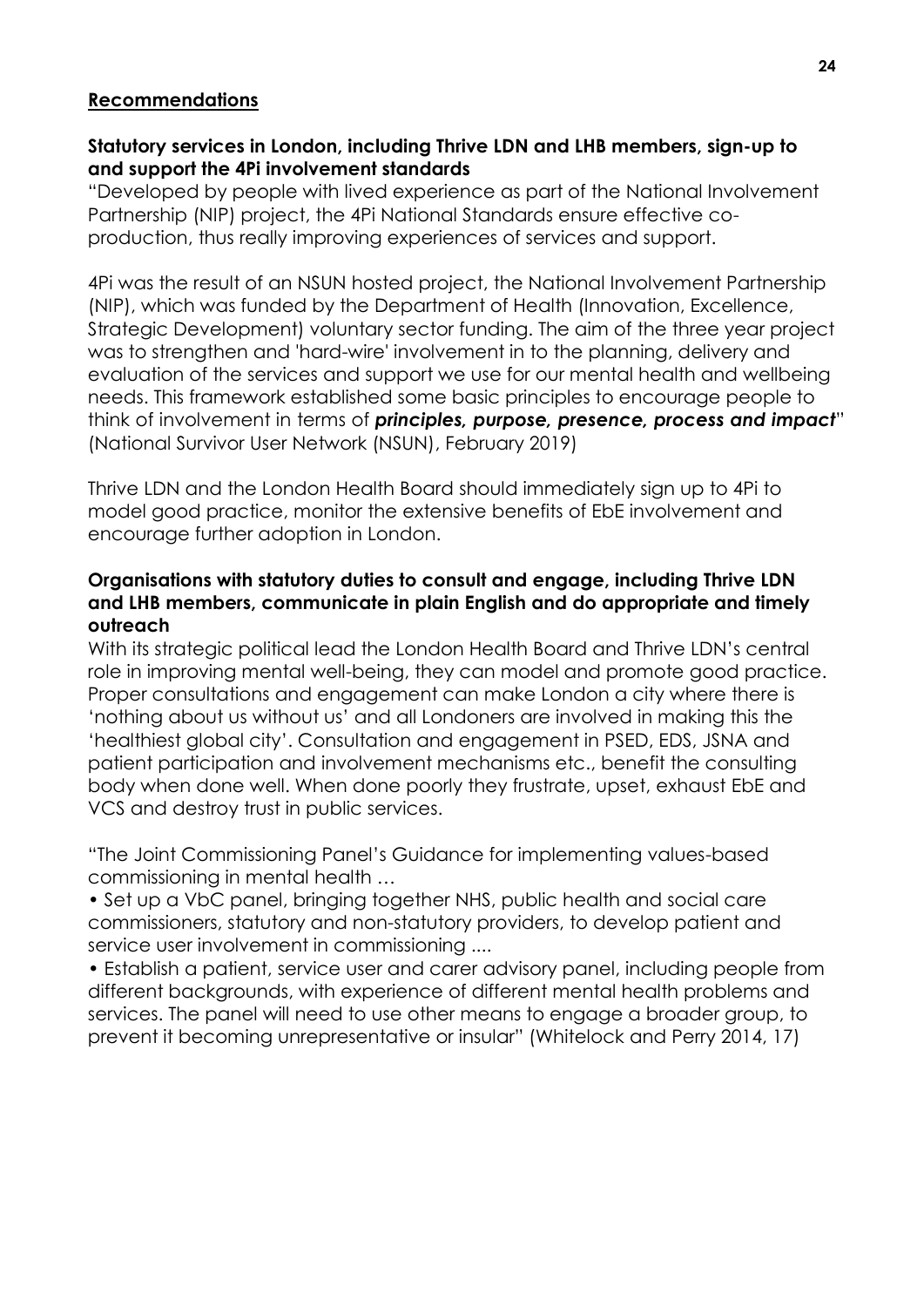## **Examples of projects that improve intersectional Londoners' mental well-being**

The examples in this section are indicative of the good practice evidenced across the literature review. The case-study examples provided by HEAR members in the bibliography employ a suite, often all, these good practices in their work.

## **Holistic**

"TCC was seen as a valuable and more importantly safe point of entry to receive direct support and to be referred to other services. The services provided by TCC to support a person's mental health condition are not intentionally designed around any psychiatric, sociological or psychological methodology. However in many circumstances the effectiveness of TCC's work is seemingly positive with regards to self perceived outcomes...The importance of functional social dialogue more generally was thought to be of high importance as was dialogue around specific issues such as domestic violence and community needs. Additionally, the patchwork of activities where people, in particular women, could interact meaningfully was thought to be integral to wellbeing. This includes Family Group sessions, English language, Yoga, PC training, sewing, benefit support and alternative therapies (meditation, massage). "I have two people, one facing suicide but eventiually[sic] found work with support from TCC and another individual who felt they were suffering from depression was support by a GP via TCC""I find TCC helpful for support... getting a walking stick... Translation support to Ealing hospital and TCC's understanding of my background is my need."… TCC was viewed as a place where the 'mind can relax' being able to talk to somebody who understands what has taken place hitherto. The notion of understanding and trust is one that came across overwhelming strong and was articulated as the basis of many of the users attending TCC"(Tamil Community Centre 2013, 7)

## **Cross-equality learning and pan-equality partnerships**

"Solace has 40 years' experience of providing excellent support for women and children experiencing domestic and sexual violence… Solace is the lead agency for the Ascent advice and counselling… This pan-London collaboration provides specialist counselling and advice services to women and girls affected by genderbased violence. Services include 1 to 1 counselling; individual advice; and group work…. As a partnership we used our monitoring data to identify gaps for certain protected characteristics groups and specifically deaf and disabled users and trans women.…

We created an important space to express fears and to have a safe space to discuss issues in a non-judgemental way…

All partners trained around how to create more accessible services for deaf and disabled users…

We have developed a London service directory of disability organisations We're now reaching more service users" (Solace Women's Aid 2017, 1-3)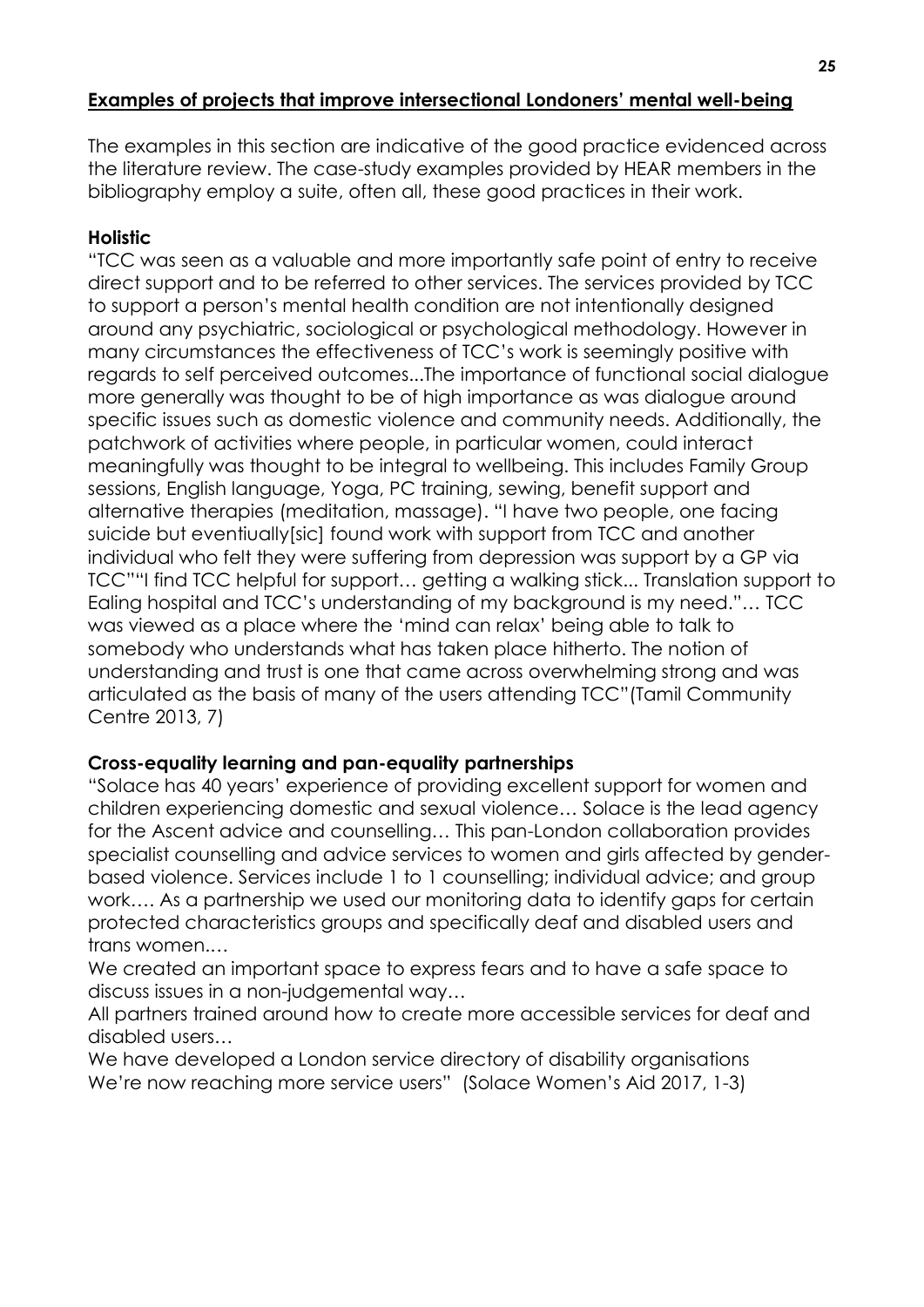## **Cross-sector partnerships**

"The 'Tree of Life' group run with young men under the age of 25 years in Hackney…is a joint venture between City &Hackney BME Access service (East London Foundation Trust), City and Hackney Mind and Hackney Council for Voluntary Service (HCVS) Young Black Men's Project…participants were asked about whether services could improve the way they offer talking therapies… Awareness campaigns should be peer led… Therapy should be offered in familiar community spaces that feel safe in order to increase access and reduce stigma [and] Community outreach work in the form of mental health awareness and psycho-education groups with a focus on early prevention and skills training to be done in community centres and schools

... Talking about the difficulties... appeared to have a de-stigmatising effect on the young mens' perceptions of their own difficulties and those of others. 'Yeah it made me realise I shouldn't judge crazy people I see on the street, people go through different things and it has different impacts on them'"(Carthy et al. 2016, 1 and 15–16)

#### **Independent domestic abuse advocacy and hate crime case work**

"HEC commissioned an independent survey in September 2013 which revealed that 81 per cent of clients claimed that their personal situation improved as a result of casework advice they received and 8 out of 10 clients reported increased selfesteem, confidence,a reduction in stress levels and anxiety, as well as improved wellbeing...Individual Casestudy...In his first meeting with the hate crime caseworker Ravi said he was anxious about the perpetrators coming back and intimidating him, and the effect it could have on his mental health. He said that on a scale of one to ten, with ten being the most severe, he felt very depressed and suicidal. He also felt that because of his disability, the police were not responding swiftly enough or taking him seriously because of his disability. The caseworker agreed an action plan with Ravi and discussed the options available to him...The hate crime caseworker raised the seriousness of the Shah's case at a multi-agency panel where the police and council officers were present. As a result, regular police patrols were made in the neighbourhood, arrests were made, and the Shah's were considered an urgent case for management transfer from their property to another" (Harrow Equalities Centre 2014, 2–4)

#### **Language and cultural interpreting**

"The barriers that Arabic speaking women face combined with the silence in the Arabic community around GBV hinders the ability of the women we support to make safer choices for themselves and their families. Al-Aman's Women Support Services tackle the intersectionality between gender, culture and religion head-on and its culturally sensitive programme works around these hurdles to effectively deliver emotional, advocacy and practical support services to increase the safety of Arabic women and empower them for the future"(Domestic Violence Intervention Project 2014, 3)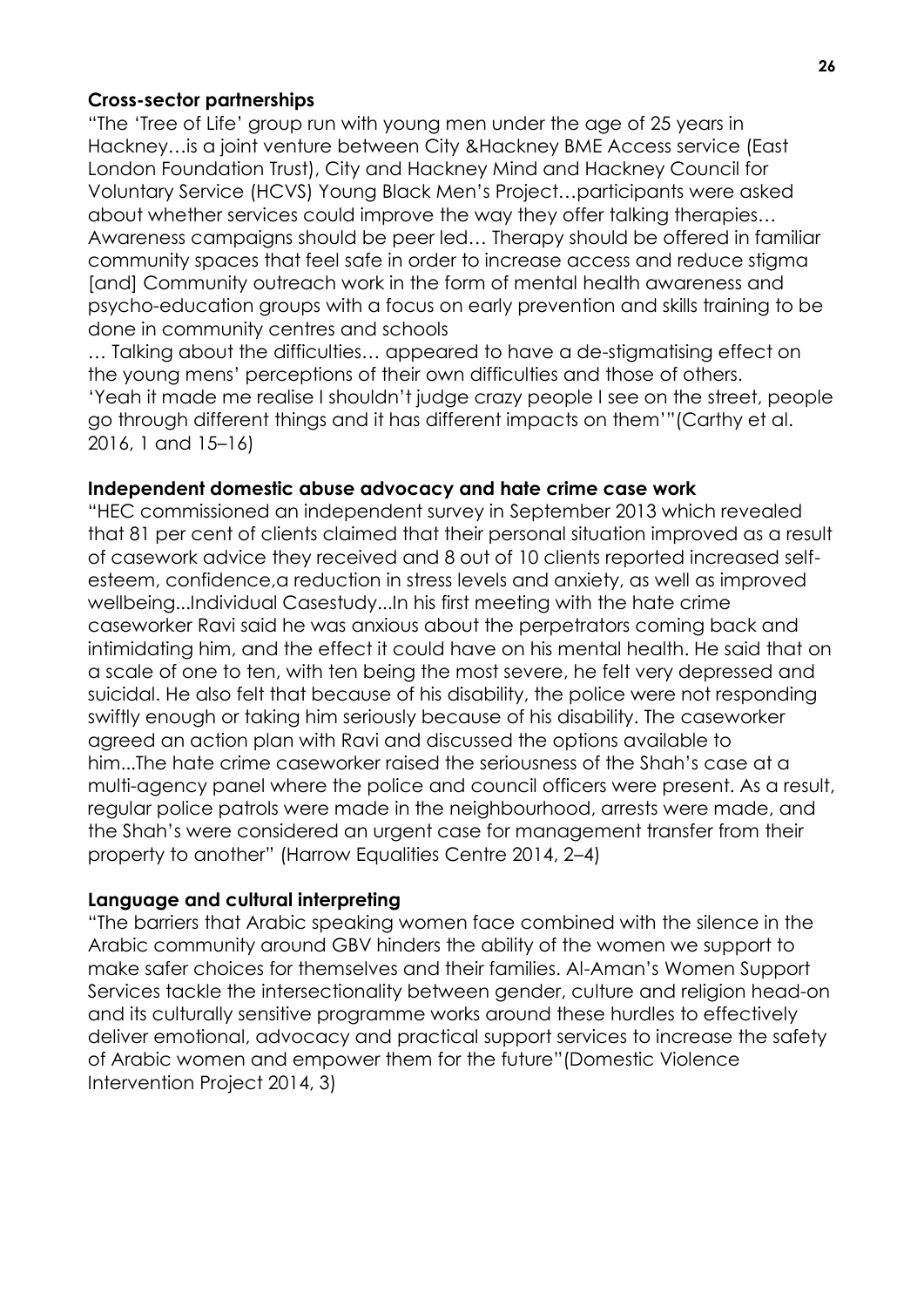#### **Peer-led**

"I felt like a failure being diagnosed as mentally ill and on benefits when I came out of hospital, and I realised how isolated and lonely I had become. I went to CAPE, the Recovery College, MIND events … I felt heartened that someone with lived experience of mental illness co-facilitated the course, to show it was possible to progress from being stuck in mental illness. Also, I was relieved to be with people who, like me, suffered from mental illness and wanted to get better… I found the 'Telling Your Story' course helpful as a means of communicating how I felt, especially about my mental illness in a 'safe' environment, with others who had mental health problems and someone who had recovered...I learnt and enrolled in dramatherapy for a period to help overcome some of my reticence and anxiety. Therefore, my recovery has been made not just by medication" (MIND in Ealing and Hounslow 2018, 9)

#### **Recommendations**

#### **Commissioners in London, including Thrive LDN and LHB, prioritise peer-led work**

"There are important lessons for commissioners and organisations supporting peer support initiatives here. Our evaluation suggests that peer support works best where commissioners, provider organisations and communities work together to develop a range of approaches to peer support, reflecting the needs and aspirations of the full diversity of communities locally, and where people are enabled to take control of how and when they engage with the peer support that works best for them" (Billsborough et al. 2017, xi)

"Given their migrant or refugee backgrounds, the mentoring programme can be understood as supporting survivors of adversity to make positive changes, so that they are better able to cope with life and its challenges. Positive results are demonstrated also by the fact that, after taking part in the Project, 40% of mentees engaged more and better with social and healthcare services; 80% of mentees and ex-mentees have established links outside of the home and joined activities of interest to them; and finally, 20% of the participants have started other volunteering or education programmes. One of the ways through which many mentees decide to be active and put in place their new skills in the community, is by deciding to become mentors and give time and share personal experiences to support and encourage new mentees"(Migrant and Refugee Communities Forum (MRCF) 2014, 2)

Thrive LDN and the London Health Board members should prioritise the commissioning of peer-led work, following the evidence, at all levels, from projects, service delivery and evaluation and encourage their statutory colleagues to do the same.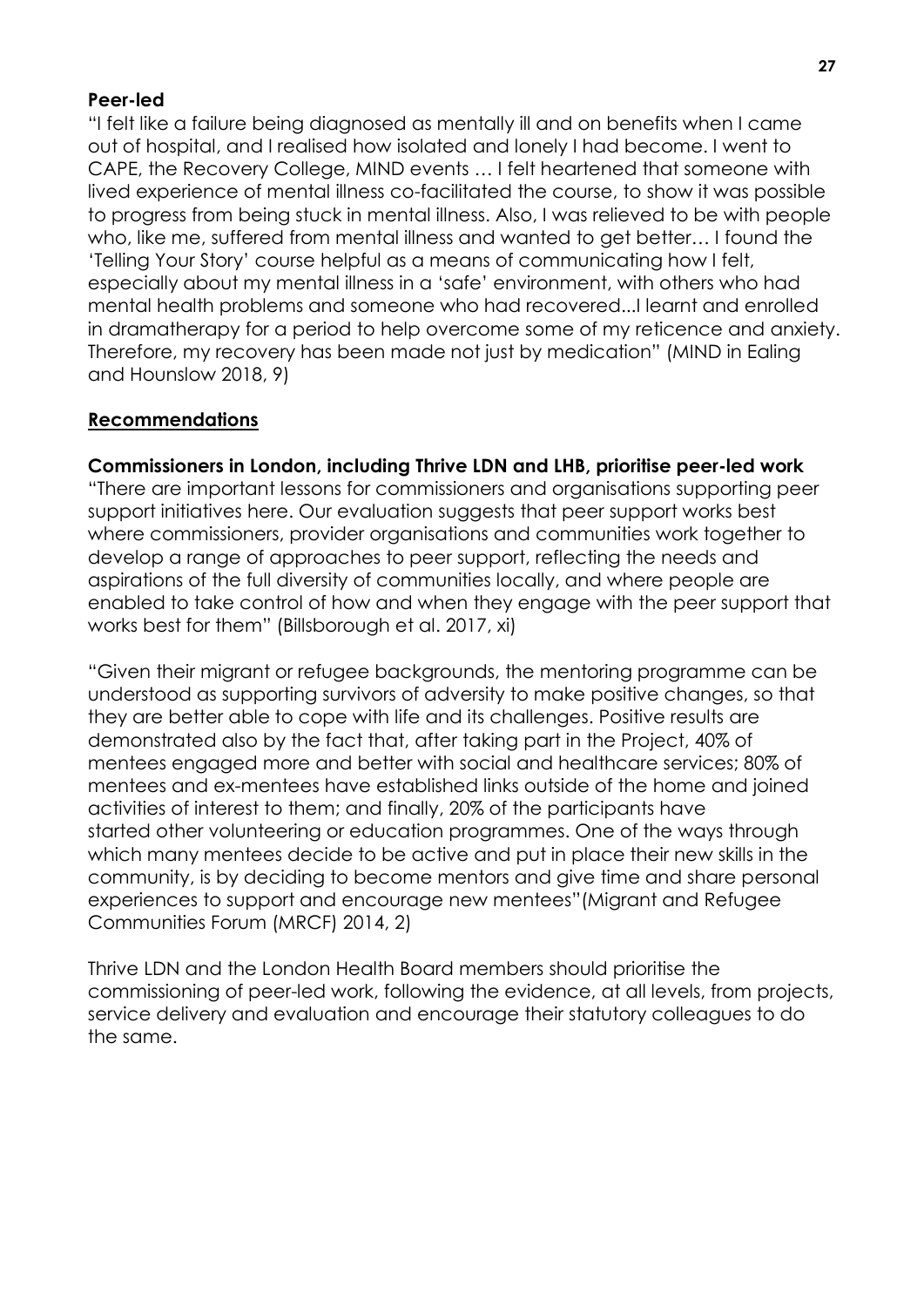## **London communities at risk of Mental Health inequality requiring further outreach**

## **Londoners at risk of exploitation**

A theme across the literature is that intersectional people with MHSN are at increased risk of exploitation. 'Looked after children', homeless people, female/LGBTQI refugees are at increased risk of sexual exploitation, disabled and older people at risk of 'cuckooing' ('mate hate'), intersectional young people are at risk of being exploited by criminal gangs to transport drugs and weapons and groom new members, people with MHSN of faith (in a religion, nationalism or other ideology) are at risk to being groomed to radicalism and potentially terrorism. Many experience a number or all forms of the exploitation above.

"School dropout, gangs and radicalisation are [all] signs of mental illness caused by many factors including family condition, racism and so on(A social worker participant)"(Council of Somali Organisations 2017, 37)

## **Faith**

The literature describes how stigmatising attitudes both from and about faith communities impact on the mental well-being of many Londoners (Faiths Forum for London 2014; McDermott and Luyt 2016; Micro Rainbow International 2014). HEAR members' research also presents how, for people of faith, their beliefs, practices and communities aid mental well-being. Many faith organisations in London provide support to individuals and families with MHSN, but most do not necessarily describe these services in this way. Faith communities could be better connected to other VCS and mental well-being work(Age UK London and HEAR Equality and Human Rights Network 2017), mobilised in a more systematic way, and are an important stakeholder in challenging hate crime and radicalisation.

"Receiving support from an organization that recognizes their sexual orientation/gender identity as a gift from God provides opportunities for healing and wholeness"(Lesbian and Gay Christian Movement (LGCM) 2014, 2–3)

## **BAMER**

Race inequality in mental health has been evidenced time and again, and the frustration and anger from HEAR members is notable in the literature(Irish in Britain 2019; Roma Support Group 2014; Linton and Rianna 2018; Bracken et al. 2012).

"Racism is a political issue. Inequality is a political issue. Mental health is a political issue. We should hold politicians to account" (National Survivor User Network (NSUN) 2018b, 5) "There's a modern day Bermuda Triangle for black men, which is located between the 3 points of; Education (the entry point), Criminal Justice and Mental Health. Thousands will pass through, but a disproportionately high number will quite literally disappear within this black man's Bermuda triangle." (Griffiths 2018, 12)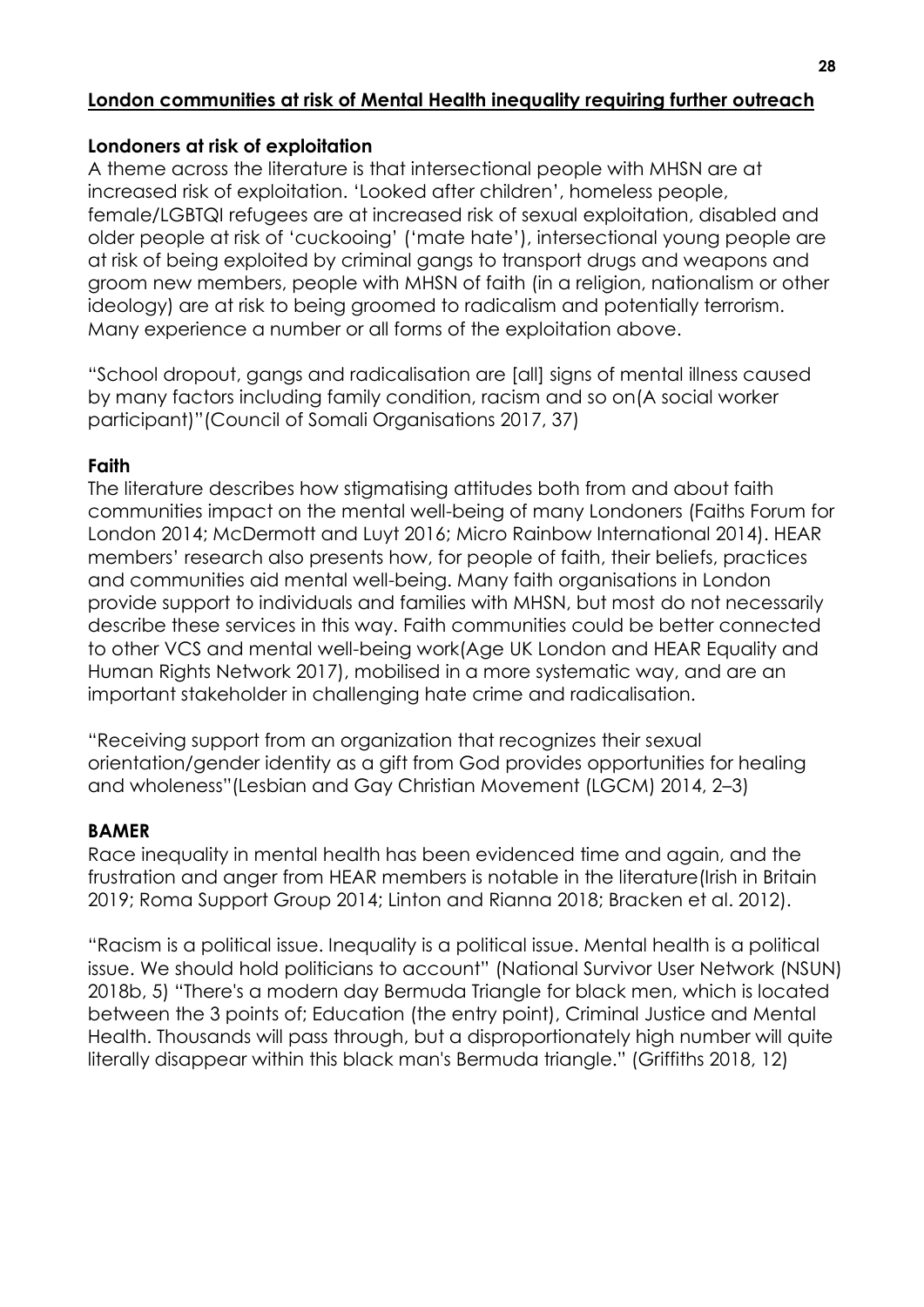#### **Final Recommendations**

#### **London becomes a Human Rights City and a City of Sanctuary**

HEAR members have told us that they want London to lead the world on civil liberties, equality and diversity by becoming the second UK Human Rights City(Hunt 2017; HEAR Equality and Human Rights Network 2017c) as well as the benefits of the Human Rights approach for people with Mental Health Support Needs(British Institute of Human Rights 2018)

"What is a Human Rights City? A Human Rights City is city… where people of good will, in government, in organizations and in institutions… let a human rights framework guide the development of the life of the community. Equality and nondiscrimination are basic values. Efforts are made to promote an holistic vision of human rights to overcome fear and impoverishment… A Human Rights city is a practical viable model that demonstrates that learning about human rights and applying this insight can improve society…

Become a beacon of light for communities all around the world to illustrate how the application of the human rights framework can make every citizen a creative partner of society"(Peoples Movement for Human Rights Learning 2007, 3–4)

Additionally London has always been a refuge for the persecuted and as "refugees and asylum seekers… considered to be the most likely group to suffer from mental ill-being. Lacking socio-economic conditions are one of the major causes that negatively affect the mental health of migrant communities. Legal status and other resettlement stresses, such as poor and short term housing, loss of status, inability to work, difficult access to education or denied engagement in the community (Pudelek, 2013) are known to further impact mental health of asylum seekers and refugees". London has many communities with 'insecure'/'unclear' immigrations status (and potentially more soon) so HEAR urges the Mayor to make London a City of Sanctuary.

The United Nations has described 'austerity' as "a commitment to achieving radical social re-engineering… [and] great misery has… been inflicted unnecessarily, especially on the working poor, on single mothers… on people with disabilities who are already marginalized, and on millions of children who are being locked into a cycle of poverty from which most will have great difficulty escaping"(Alston 2018, 2).

What is required from London's leaders is a radical vision, combined with brave practical steps, to reduce health inequalities in our City, and make London the 'healthiest global city'. Thrive LDN and the London Health Board can take a central role in championing London becoming a Human Rights City and City of Sanctuary by highlighting how it would benefit some of London's most stigmatised communities; Londoners with Mental Health Support Needs.

We must remind one another every day that: Health is a Human Right Human Rights are For All We should all live Free from Fear.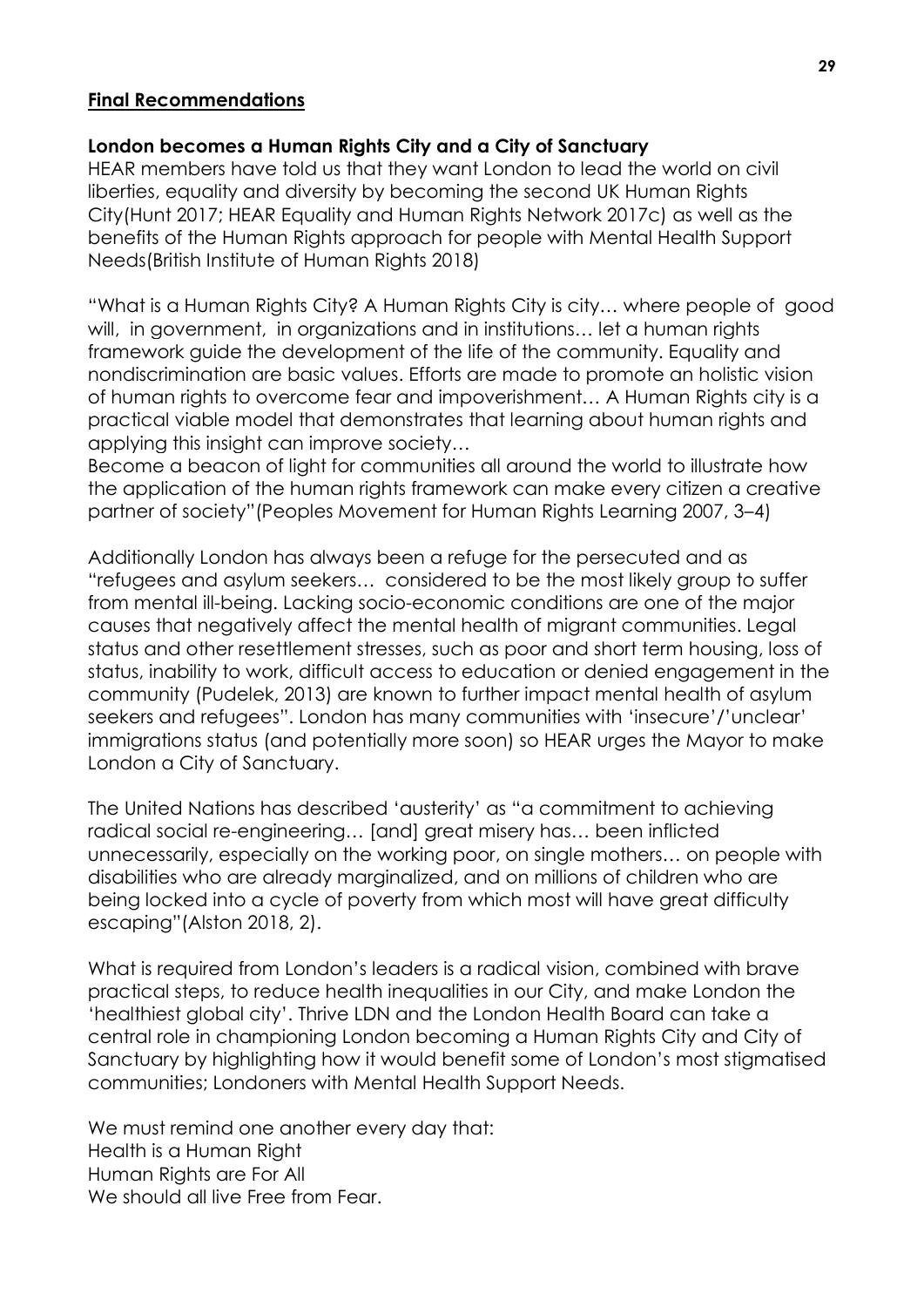## **Summary of Recommendations in** *What Londoners with Lived Experience Said*

- **Expert by Experience representation on the London Health Board and at all levels of Thrive LDN**
- **Thrive LDN and the London Health Board champions the Social Model across London's services**
- **Values-based Commissioning is rolled out across London health and social care**
- **London Health Board and Thrive LDN support statutory staff collect equalities data**
- **London's Health and Social Care providers, policy makers and Thrive LDN improve cultural understanding of staff**
- **Thrive LDN and political leaders in London commit to always challenge stigma and hate**
- **The Thrive LDN Champions programme developed focus on under-heard Experts by Experience**
- **Providers in London pay user-led VCS for all statutory services provided**
- **A Thrive LDN grants programme for user-led projects that reduce barriers experienced by intersectional people with Mental Health Support Needs**
- **Statutory services in London, including Thrive LDN and LHB members, sign-up to and support the 4Pi involvement standards**
- **Organisations with statutory duties to consult and engage, including Thrive LDN and LHB members, communicate in plain English and do appropriate and timely outreach**
- **Commissioners in London prioritise peer-led work**
- **London becomes a Human Rights City and a City of Sanctuary**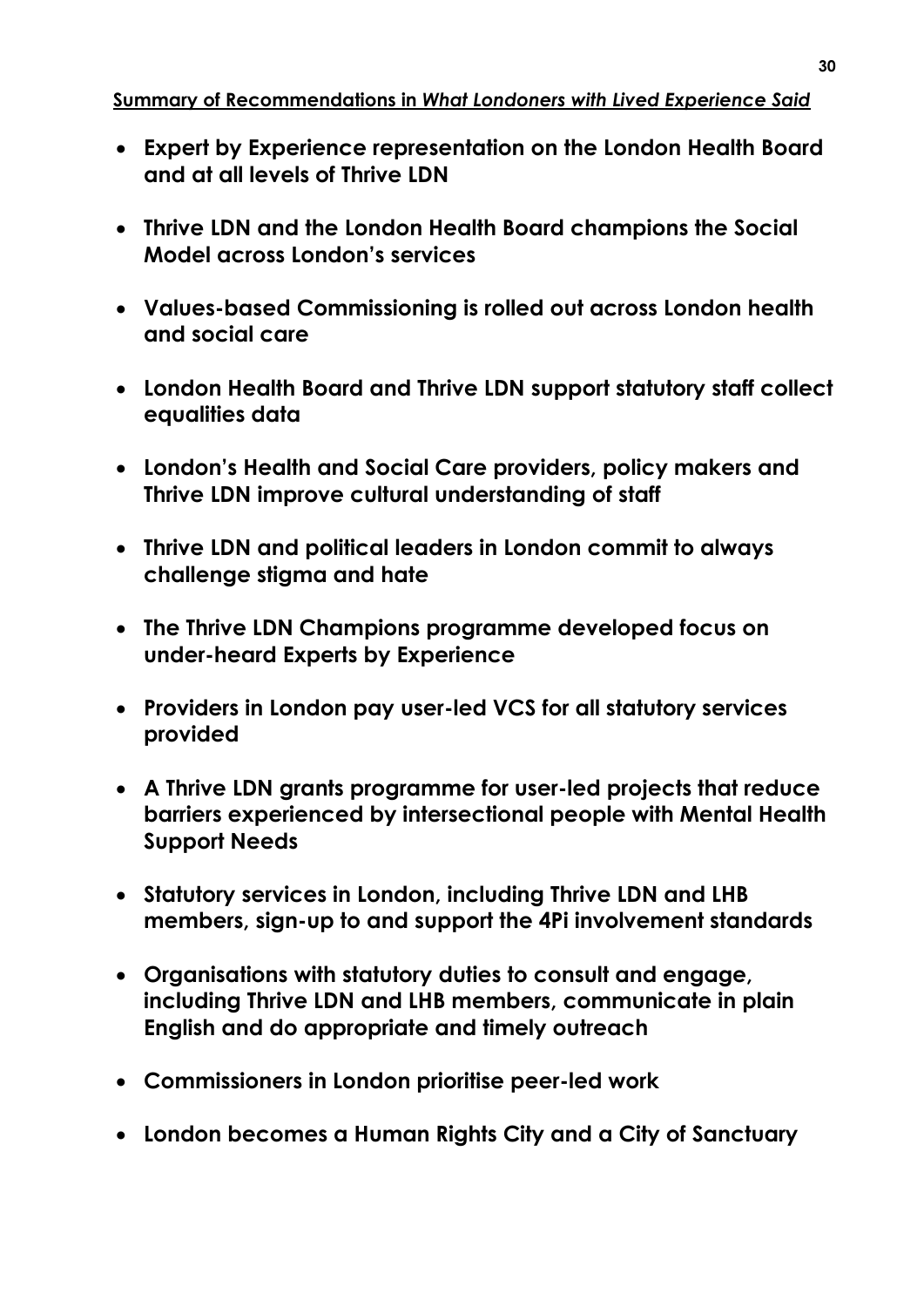## **Acronym glossary**

BAMER – Black, Asian, Minority Ethnic and Refugee CCGs – Clinical Commissioning Groups EbE -Experts by Experience EDS – Equality Delivery System GLA - Greater London Authority GRT – Gypsy, Roma and Traveller  $IRI - In$  real life JSNA – Joint Strategic Needs Assessment LA – Local Authorities LGBTQI+ - Lesbian, Gay, Bisexual, Trans, Queer/Questioning, Intersex and other non-heterosexual and non-cis people LHB – London Health Board MHSN – Mental Health Support Needs NHS – National Health Service PoC – People of Colour PSED – Public Sector Equality Duty STPs - Sustainability and Transformation Plans VbC – Values-based Commissioning VCS – Voluntary and Community Sector

## **Bibliography**

Age UK. 2012. 'Fit as a Fiddle; Engaging BME and Ethnic Communities in Activities for Well-Being'. Age UK London. 2014. 'London Minority Ethnic Elders-A Study of The Muslim Women's Elderly Wellbeing Project (Muslim Cultural Heritage Cultural Centre)'. London: HEAR.

Age UK London, and HEAR Equality and Human Rights Network. 2017. 'Faith and Older Age'. London: HEAR.

Alston, Philip. 2018. 'Statement on Visit to the United Kingdom from United Nations Special Rapporteur on Extreme Poverty and Human Rights'.

Anti-Defamation League. 2005. Pyramid of Hate.

Babouri, Electra. 2014. 'Intersectionality, Equality and Human Rights'. London: HEAR. Bennett, Andy, Steve Appleton, and Catherine Jackson. 2011. 'Practical Mental Health Commissioning: A Framework for Local Authority and NHS Commissioners of Mental Health and Wellbeing Services'.

Beresford, Peter, Rebecca Perring, Mary Nettle, and Jan Wallcraft. 2016. 'From Mental Illness to a Social Model of Madness and Distress'. London: Shaping Our Lives.

Billsborough, Julie, Richard Currie, Sarah Gibson, Steve Gillard, Sarah Golightley, Rajvi Kotecha-Hazzard, Andreja Mesaric, et al. 2017. 'Evaluating the Side by Side Peer Support Programme'. London: McPin Foundation.

Bracken, Pat, Philip Thomas, Sami Timimi, Eia Asen, Graham Behr, Carl Beuster, Seth Bhunnoo, et al. 2012. 'Psychiatry beyond the Current Paradigm'. British Journal of Psychiatry 201 (06): 430–34. https://doi.org/10.1192/bjp.bp.112.109447.

British Institute of Human Rights. 2018. BIHR: Patient Voice and Human Rights. https://youtu.be/VzsjC0mt7GU.

'Care Act'. 2014. London: The Stationary Office.

Carthy, Charlotte, Delores McPherson, Deji Adeoshun, Amy-Kate Hurrell, and Beth Bolitho. 2016. 'Utilising a Culturally Flexible Model of Group Therapy to Promote the Accessibility and Acceptability of Talking Therapies amongst the Black African and Black Caribbean Communities in Hackney'.

Centre for Armenian Information and Advice. 2014. 'CAIA Intersectional Case'. London: HEAR. Centre for Policy on Ageing. 2009. 'Ageism and Age Discrimination in Mental Health Care in the United Kingdom'.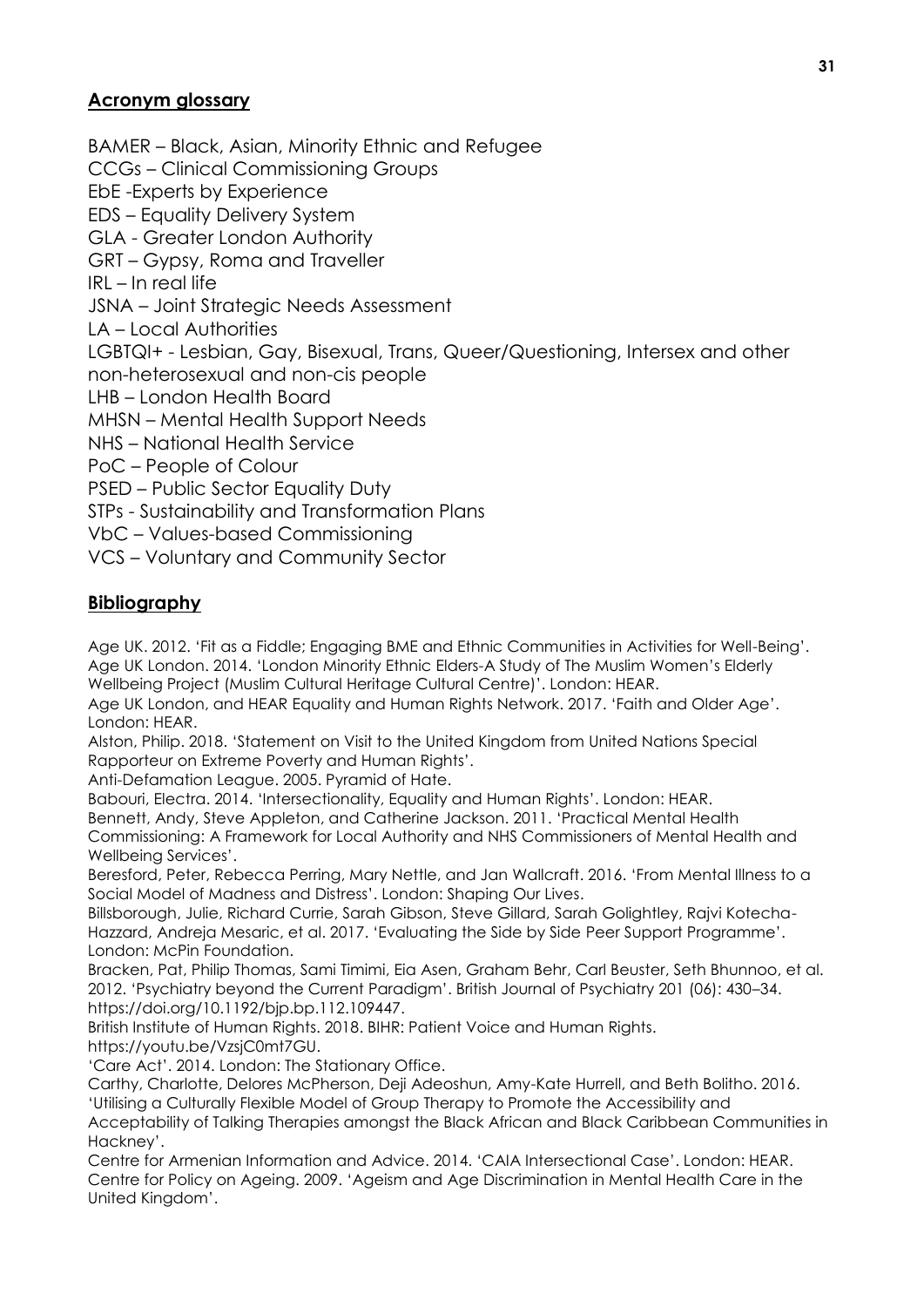Centred. 2014. 'Intersectionality - a Literature Review'. London: HEAR.

Changing Faces. 2018. Steve's Experience of Hate Crime #VisibleHate. https://youtu.be/gqJk7kfDHm4.

Chirape, Skye. 2018. 'He Was Treated like a Criminal. Evaluating the Impact of Detention Related Trauma in LGBTI Refugees'. In Colour of Madness Anthology, 171–89.

Community Links. 2018. 'Ethnic Inequalities in Mental Health'. Hadley Trust.

Coproduction Working Group for The Way Ahead. 2017. 'Coproduction in London – a Report by the Coproduction Working Group for The Way Ahead'. London.

Council of Somali Organisations. 2017. 'Somalis and Mental Health: Raising Awareness and Developing Interventions That Improve Outcomes'.

Crenshaw, Kimberle. 1989. 'Demarginalizing the Intersection of Race and Sex: A Black Feminist Critique of Antidiscrimination Doctrine, Feminist Theory and Antiracist Politics'. University of Chicago Legal Forum Vol. 1989 (Iss. 1, Article 8): 139–67.

Crown Prosecution Service. 2017. 'Hate Crime: Public Statement on Prosecuting Disability Hate Crime and Other Crimes against Disabled People'.

Davie, E, C Lombardo, J Yap, D Eising, O Steadman, and AA Kousoulis. 2018. 'Londoners Said: An Analysis of the Thrive LDN Community Conversations'. London: Mental Health Foundation. Department of Health. 2011. 'No Health Without Mental Health: A Cross-Government Mental Health

Outcomes Strategy for People of All Ages'. London: The Stationary Office.

. 2019. 'NHS Long Term Plan'. London: The Stationary Office.

Dobson, Miriam. 2013. Bob the Triangle. Intersectionality - a Fun Guide.

Domestic Violence Intervention Project. 2014. 'Case Study from Al-Aman'. London: HEAR. Elizabeth England, Fran Singer, Jo Barber, and Emma Perry. 2013. 'Guidance for Implementing Values-Based Commissioning in Mental Health'. Joint Commissioning Panel for Mental Health. 'Equality Act'. 2010. London: The Stationary Office.

Equality and Human Rights Commission. 2018. 'Making Sure People Seeking and Refused Asylum Can Access Healthcare: What Needs to Change?' EHRC.

Faiths Forum for London. 2014. 'HEAR "Intersections" Research: Faith & Disability'. London: HEAR. Fassil, Yohannes, and Angela Burnett. 2015. 'Commissioning Mental Health Services for Vulnerable Adult Migrants'.

Galop. 2014. 'LGBT Intersections: A Charity Perspective, Responding to the Safety Needs of LGBT Londoners Who Are Older, Have Mental Health Issues or Are and from Diverse Cultural or Religious Backgrounds'. London: HEAR.

Greater London Authority. 2018a. 'All of Us: The Mayor's Strategy for Social Integration'. London: GLA.

———. 2018b. 'Inclusive London: The Mayor's Equality, Diversity and Inclusion Strategy'. London: GLA.

———. 2018c. 'The London Health Inequalities Strategy'. GLA.

———. 2018d. 'The London Health Inequalities Strategy: Easy Read'. London: GLA.

———. 2018e. 'The London Health Inequalities Strategy Executive Summary'. GLA.

———. 2018f. 'The London Health Inequalities Strategy: Implementation Plan 2018-2020'. London: GLA.

———. 2018g. 'The London Health Inequalities Strategy: Report to the Mayor on Consultation on the Draft London Health Inequalities Strategy'. London: GLA.

Griffiths, Raza. 2018. 'Kindred Minds: A Call for Social Justice. Creating Fairer Policy and Practice for Mental Health Service Users from Black and Minority Ethnic Communities'. National Survivors User Network.

Hague, Gill, Ravi Thiara, and Audrey Mullender. 2011. 'Disabled Women and Domestic Violence: Making the Links, a National UK Study'. Psychiatry, Psychology and Law 18 (1): 117–36. https://doi.org/10.1080/13218719.2010.509040.

Harrow Equalities Centre. 2014. 'Harrow Equalities Centre Intersectional Case Study'. London: HEAR. HEAR Equality and Human Rights Network. 2017a. 'Walking the Talk - Developing and Implementing User Voice Led Practice'. London: HEAR.

———. 2017b. 'Working Together for an Inclusive London - Submission Following a Consultation Event to Provide HEAR Network Members with the Opportunity to Meet with Colleagues from the GLA and Give feedback on the Mayor's Diversity and Inclusion Vision for London'. London: HEAR.

———. 2017c. 'Working Together for Health Equality in London - Submission Following a Consultation Event to Provide HEAR Network Members with the Opportunity to Meet with Colleagues from the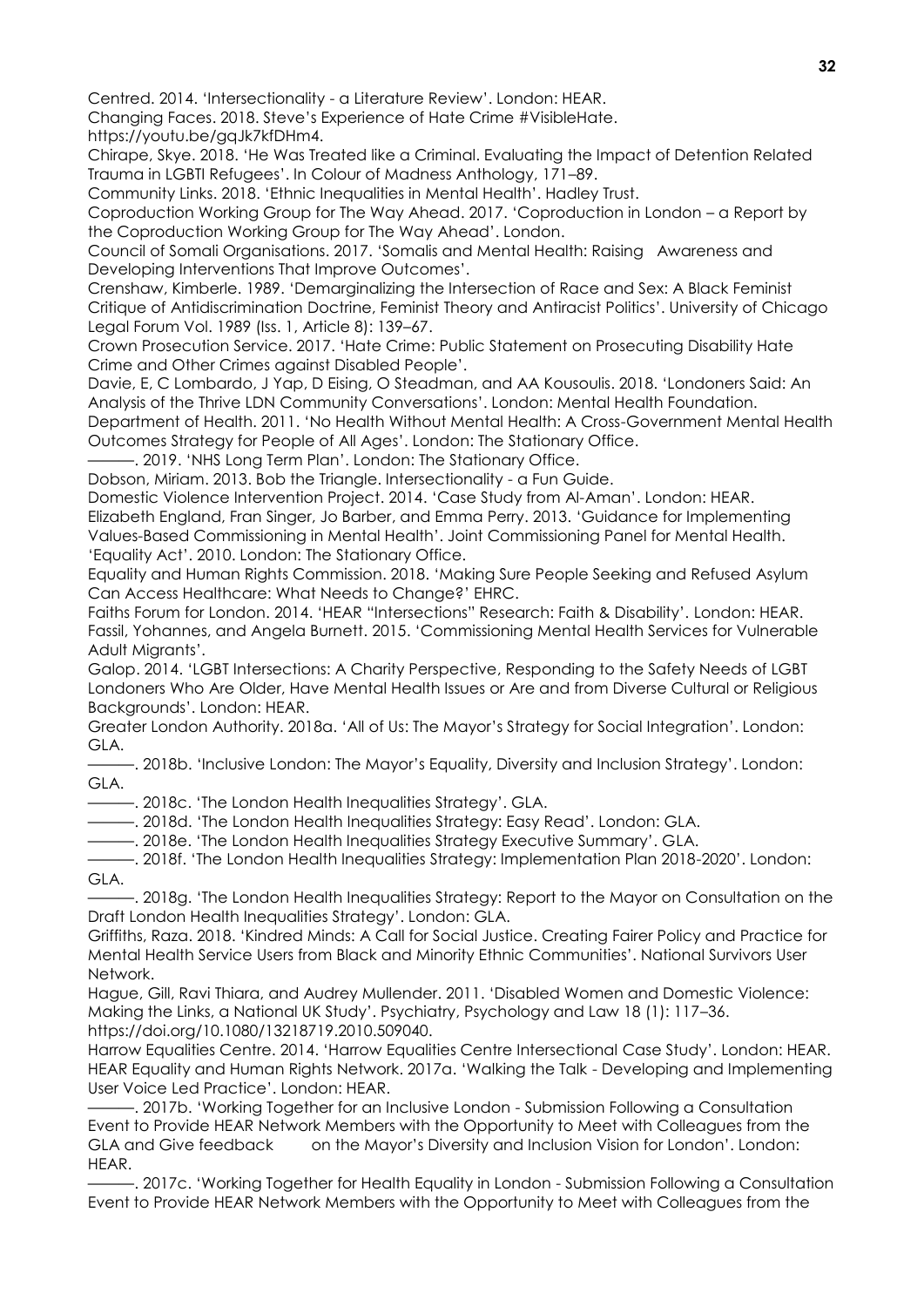GLA and Give feedback on the Mayor's Draft Health Inequalities Strategy'. London: HEAR. ———. 2018. 'Members' Input into Opinion Research Services "MOPAC: Improving Victims

Outcomes" Survey'. London: HEAR. ———. 2019. 'Additional Submission from HEAR Equality and Human Rights Network on Matter 2 (M2) Greater London Authority's Equality Impact Assessments (EqIA) on the New London Plan (NLP)'. London: HEAR.

Home Office. 2018. 'Asylum Seekers with Care Needs'. London: The Stationary Office.

Hunt, Paul. 2017. 'Social Rights Are Human Rights'. Centre for Welfare Reform.

Hussein, Hassan. 2013. 'Health in the Somali Community (Hounslow)'. Evelyn Oldfield Unit. IARS International Institute. 2014. 'Abused No More - The Voices of Refugee and Asylum-Seeking Women'. London: HEAR.

Inclusion London. 2019. 'Hate Crime Is Real Crime - Open Letter to Commissioner Cressida Dick', 30 January 2019.

Irish in Britain. 2019. 'Briefing in Response to Call for Research on Intersectional Stigma in Mental Health'.

Islam, Zoebia, Fatemeh Rabiee, and Swaran P. Singh. 2015. 'Black and Minority Ethnic Groups' Perception and Experience of Early Intervention in Psychosis Services in the United Kingdom'. Journal of Cross-Cultural Psychology 46 (5): 737–53. https://doi.org/10.1177/0022022115575737. Johnson, Sonia, Danielle Lamb, Louise Marston, David Osborn, Oliver Mason, Claire Henderson, Gareth Ambler, et al. 2018. 'Peer-Supported Self-Management for People Discharged from a Mental Health Crisis Team: A Randomised Controlled Trial'. The Lancet 392 (10145): 409–18.

https://doi.org/10.1016/S0140-6736 (18)31470-3.

Keynejad, R. 2008. 'Barriers to Seeking Help. What Stops Ethnic Minority Groups in Redbridge Accessing Mental Health Services?'

Khan, Sadiq. 2018. 'London Health Board Conference'. Presentation at the London Health Board Conference, London, October 25. https://www.healthylondon.org/working-together-to-makelondon-healthy/.

Lesbian and Gay Christian Movement (LGCM). 2014. 'Report on Faith and LGBT Identity'. Linton, Samara, and Walcott Rianna. 2018. Colour of Madness Anthology. Place of publication not identified: SKIDDAW Books.

Lisa Holdcroft. 2018. The Peer Support Charter.

Littlewood, Roland, and Maurice Lipsedge. 1999. Aliens and Alienists: Ethnic Minorities and Psychiatry. 3. ed., Repr. Hove: Brunner-Routledge.

London Assembly Health Committee. 2018. 'Supporting Mental Health for All'. London.

'London Health and Care Collaboration Agreement'. 2015.

London Health Commission. 2014. 'Better Health for London'.

Maternity Action. 2018. 'Mothers' Voices. Exploring Experiences of Maternity and Health in Low Income Women and Children from Diverse Ethnic Backgrounds'.

McDermott, Daragh, and Russell Luyt. 2016. 'Still Out There: An Exploration of LGBT Londoners' Unmet Needs.' Cambridge: Anglia Ruskin.

McPherson, William. 1999. 'The Stephen Lawrence Inquiry Report on an Inquiry by Sir William McPherson of Cluny'.

Mental Health Taskforce. 2016. 'The Five Year Forward View For Mental Health: A Report from the Independent Mental Health Taskforce to the NHS in England'. MENTAL HEALTH TASKFORCE STRATEGY.

Micro Rainbow International. 2014. 'Lesbian and Gay Refugees Living in Poverty in the UK'. London: HEAR.

Migrant and Refugee Communities Forum (MRCF). 2014. 'The New Beginnings Project - Sharing Experiences of Inequalities and Opportunities for Refugees with Mental Ill Health'. London: HEAR. MIND. 2017. 'Mental Health Commissioning with Migrant Communities - a Guide for Mental Health Service Providers'.

MIND in Ealing and Hounslow, |. 2018. 'HeadsUp - The Mental Health Network: Newsletter'. Newsletter Winter 2018.

Mind in Harrow. 2017. 'Nedaye Zan Campaign "Justice for Afghan Women" A Report on the Experiences of Afghan Women in Harrow Accessing Local Services'.

Mobility Help. 2014. 'Mobility Help for Disabled People in Africa and the UK - Casestudy'. London: HEAR.

Moriarty and Manthorpe. 2012. 'Diversity in Older People and Access to Services – an Evidence Review'.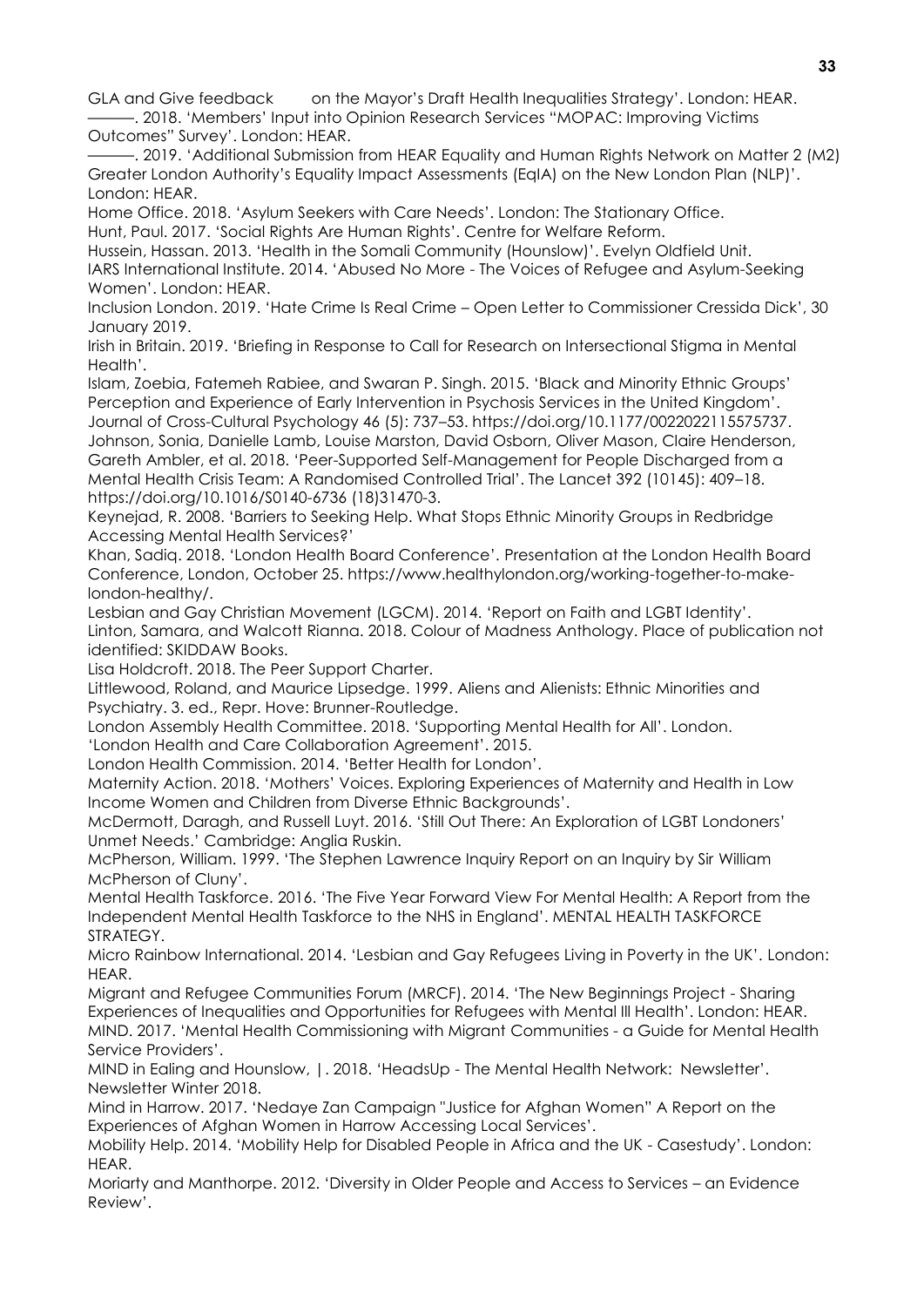National Survivor User Network (NSUN). 2013. '4Pi National Involvement Standards Statement of Intent'.

———. 2018a. 'Survivor Researcher Network Manifesto: Mental Health Knowledge Built by Service Users and Survivors'. London: National Survivors User Network.

———. 2018b. 'A Call for Social Justice - Changes to Policy and Practice That Will Improve the Lives and Mental Wellbeing of Mental Health Service Users from Black and Minority Ethnic Communities'.

———. 2018c. 'Open Letter to the Organisers, Partners and Delegates of the Global Ministerial Mental Health Summit, London 9th and 10th October, 2018', October 2018.

———. February 2019. '4Pi National Involvement Standards - FAQ'. Accessed 4 February 2019. https://www.nsun.org.uk/faqs/4pi-national-involvement-standards.

Nellums, Laura, Kieran Rustage, Sally Hargreaves, Jon Friedland, Anna Miller, Lucinda Hiam, and Deman Le Deaut. 2018a. 'Access to Healthcare for People Seeking and Refused Asylum in Great Britain: A Review of Evidence'. Research report 122. Equality and Human Rights Commission.

-, 2018b. 'The Lived Experiences of Access to Healthcare for People Seeking and Refused Asylum'. Research report 122. Equality and Human Rights Commission.

Ojinnaka, Delia, and Nigerian Organisation of Women. 2014. 'A Case Study on the Experiences of Nigerian Women of Inequality, Disadvantages, Discrimination and Barriers to Accessing Services'. London: HEAR.

Patel, Pragna, and Uditi Sen. 2010. 'Cohesion, Faith and Gender: A Report on the Impact of the Cohesion and Faith-Based Approach on Black and Minority Women in Ealing'. Southall Black Sisters. Paterson, Jenny, Mark Walters, and Rupert Brown. 2015. 'The Indirect Effects of Hate Crime: Policy Implications. Paper Presented at a Special Conference of The Society for the Psychological Study of Social Issues, A Road Less Travelled: Forging Links between Psychological Science and Social Policy'. June.

Peoples Movement for Human Rights Learning. 2007. 'Human Rights Learning and Human Rights Cities: Achievements Report'.

Perry, Emma, Jo Barber, and England Elizabeth. 2013. 'A Review of Value–Based Commissioning in Mental Health –NHS Midlands and East'. National Survivors User Network.

Race on the Agenda. 2018a. 'Active Lives, Heathy Minds - Project Outcomes'. Race on the Agenda.

———. 2018b. 'Submission into the Development of North West London (NWL) Clinical Commissioning Groups (CCGs) 2018 Equality Objectives (EO) Race on the Agenda'.

-, 2018c. 'Mental Health Equality - Open Letter to All Newly Elected Councillors', 23 April 2018. REAP (Refugees in Effective and Active Partnership). 2014. 'Refugee Children and Young People (Lessons from Hillingdon)'. London: HEAR.

Roma Support Group. 2014. 'Roma Support Group – Case Study'. London: HEAR.

Royal College of Psychiatrists' Public Engagement Editorial Board. 2015. 'Schizophrenia'. Royal College of Psychiatrists. https://www.rcpsych.ac.uk/mental-health/problems-

disorders/schizophrenia?searchTerms=Schizophrenia.

Sainsbury Centre for Mental Health. 2002. 'Breaking the Circles of Fear: A Review of the Relationship between Mental Health Services and African and Caribbean Communities'.

Slay, Julia, and Joe Penny. 2014. 'Commissioning for Outcomes and Co-Production. A Practical Guide for Local Authorities'. New Economics Foundation (NEF).

Smith, Michael. 2013. 'Anti-Stigma Campaigns: Time to Change'. British Journal of Psychiatry 202 (s55): s49–50. https://doi.org/10.1192/bjp.bp.113.126813.

Solace Women's Aid. 2017. 'Case Study – Ascent Advice and Counselling Partnership – Moving towards Accessible Services for Deaf and Disabled Users'. London: HEAR.

Stevens, Simon. 2018. 'London Health Board Conference'. Presentation at the London Health Board Conference, London, October 25. https://www.healthylondon.org/working-together-to-makelondon-healthy/.

Tamil Community Centre. 2013. 'Mapping the Mental Health Support Needs of Tamil People in West London'. Race on the Agenda.

Temple Group Ltd. 2017. 'The London Health Inequalities Strategy Consultation Integrated Impact Assessment Final Report'.

The Advocacy Project. 2016. 'Speakeasy'. Issue 17.

The Marmot review (périodique). 2010. Fair Society, Healthy Lives: The Marmot Review. London: UCL. Think Local Act Personal and National Voices. 2014. 'No Assumptions: A Narrative for Personalised, Coordinated Care and Support in Mental Health'. NHS England.

Thomas, Sara. 2016. 'Doctors for Health Equity'. Institute of Health Equality, World Medical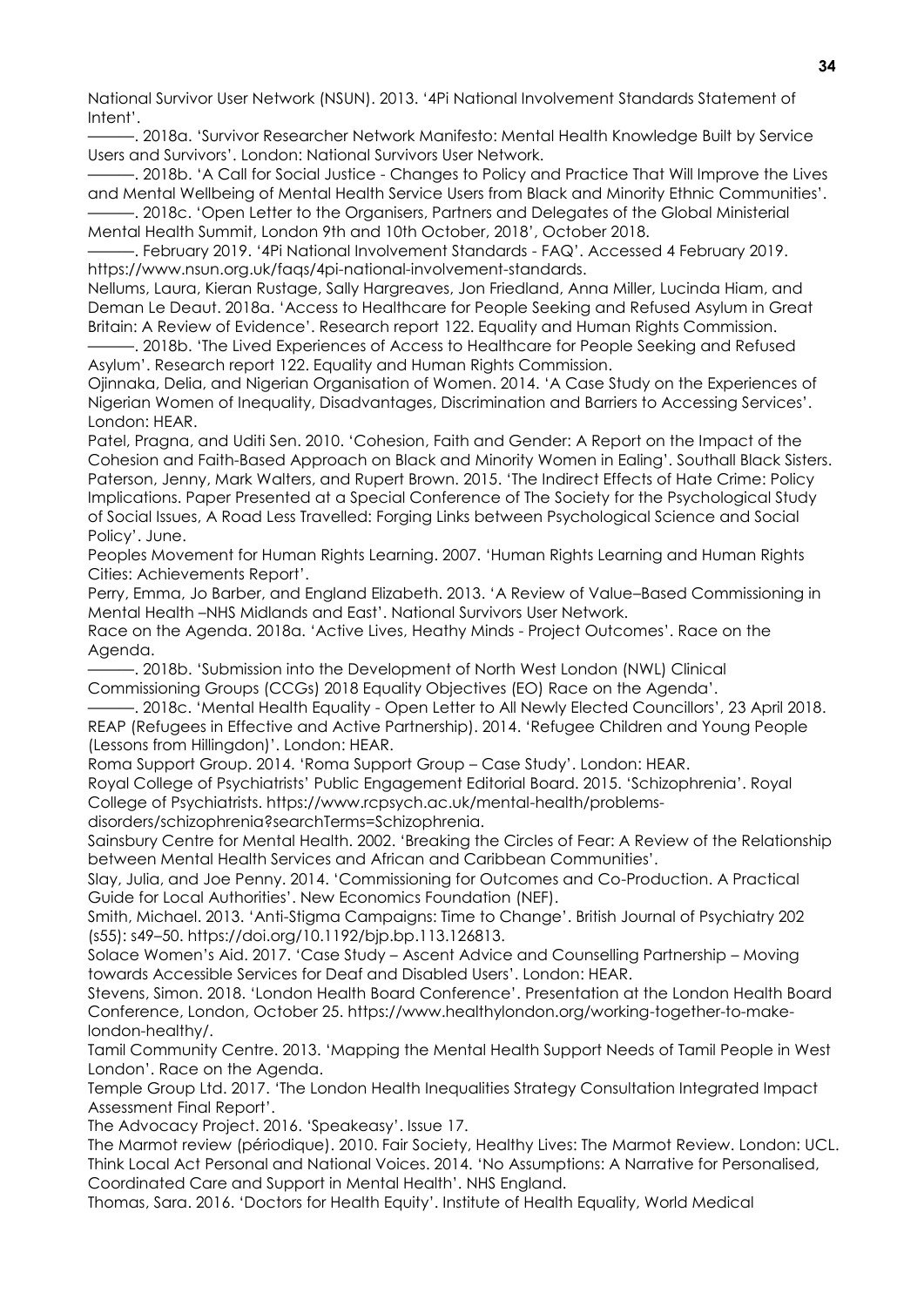Association.

Training for Change. 2014. 'Rank and Privilege'.

United Nations Human Rights Office of High Commissioner. 2017. 'World Needs "Revolution" in Mental Health Care'.

http://www.ohchr.org/EN/NewsEvents/Pages/DisplayNews.aspx?NewsID=21689.

Wallace, Stephanie, James Nazroo, and Laia Bécares. 2016. 'Cumulative Effect of Racial Discrimination on the Mental Health of Ethnic Minorities in the United Kingdom'. American Journal of Public Health 106 (7): 1294–1300. https://doi.org/10.2105/AJPH.2016.303121.

Walters, Mark, Jenny Paterson, Rupert Brown, and Harriet Fearn. 2018. 'The Sussex Hate Crime Project - Final Report'. Brighton.

Wendy Burn, Sean Duggan, Paul Farmer, Sarah Hughes, Mark Winstanley, and Mark Rowland. 2019. 'Mental Health Policy Group Responds to NHS Long Term Plan'.

Whitelock, Amy, and Emma Perry. 2014. 'Influencing Mental Health Services - A Guide to Values-Based Commissioning'. Place of publication not identified: MIND and NSUN.

Williams, Dick. 2018. 'A Bridge to Life in the UK: Refugee-Led Community Organisations and Their Role in Integration'. London: Refugee Council.